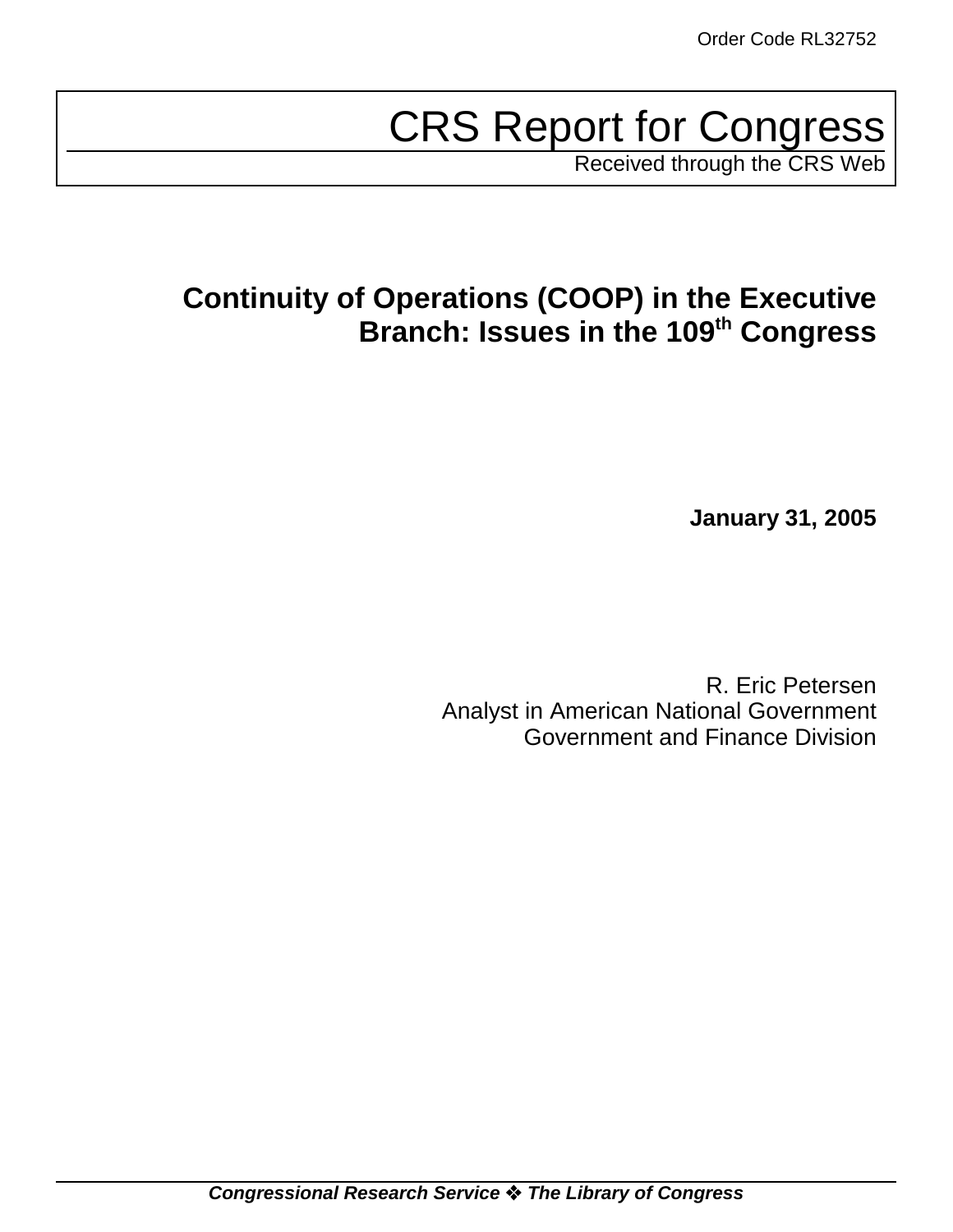# Continuity of Operations (COOP) in the Executive Branch: Issues in the 109<sup>th</sup> Congress

#### **Summary**

Spurred in part by occasional warnings of potential terrorist threats in the post-9/11 era, some policymakers have intensified their focus on continuity of operations (COOP) issues. COOP planning is a segment of federal government contingency planning linked to continuity of government (COG). Together, COOP and COG are designed to ensure survival of a constitutional form of government and the continuity of essential federal functions. This report focuses primarily on executive branch COOP activities.

Broadly, COOP planning refers to the internal effort of an organization, such as a branch of government, department, or office, to assure that the capability exists to continue essential operations in response to a comprehensive array of potential operational interruptions. In the executive branch, COOP planning is regarded as a "good business practice," and part of the fundamental mission of agencies as responsible and reliable public institutions.

In the  $109<sup>th</sup>$  Congress, policy questions and issues might arise as Congress examines the status of COOP planning within the executive branch of the federal government and the implications of that planning for overall agency emergency preparedness. Some of the issues surrounding COOP planning are discussed in this report, including authority to activate and implement COOP plans; defining essential activities to be maintained by a COOP plan; budgeting for COOP activities; congressional committee jurisdiction; and attention to COOP and preparedness matters.

This report is one of several CRS products related to government contingency planning, and will be updated as events warrant. Further discussion of executive branch COOP activities is provided in CRS Report RL31857, *Continuity of Operations (COOP) in the Executive Branch: An Overview*, by R. Eric Petersen. COOP planning in Congress is addressed in CRS Report RL31594, *Congressional Continuity of Operations (COOP): An Overview of Concepts and Challenges* , by R. Eric Petersen and Jeffrey W. Seifert. Contingency planning in the federal judiciary is discussed in CRS Report RL31978, *Emergency Preparedness and Continuity of Operations (COOP) Planning in the Federal Judiciary*, by R. Eric Petersen. CRS Report RL31739, *Federal Agency Emergency Preparedness and Dismissal of Employees*, by L. Elaine Halchin, discusses pre-COOP activities relating to the safeguarding of federal personnel and evacuation of federal buildings. For a more comprehensive analysis of continuity of government (COG), see CRS Report RS21089, *Continuity of Government: Current Federal Arrangements and the Future*, by Harold C. Relyea.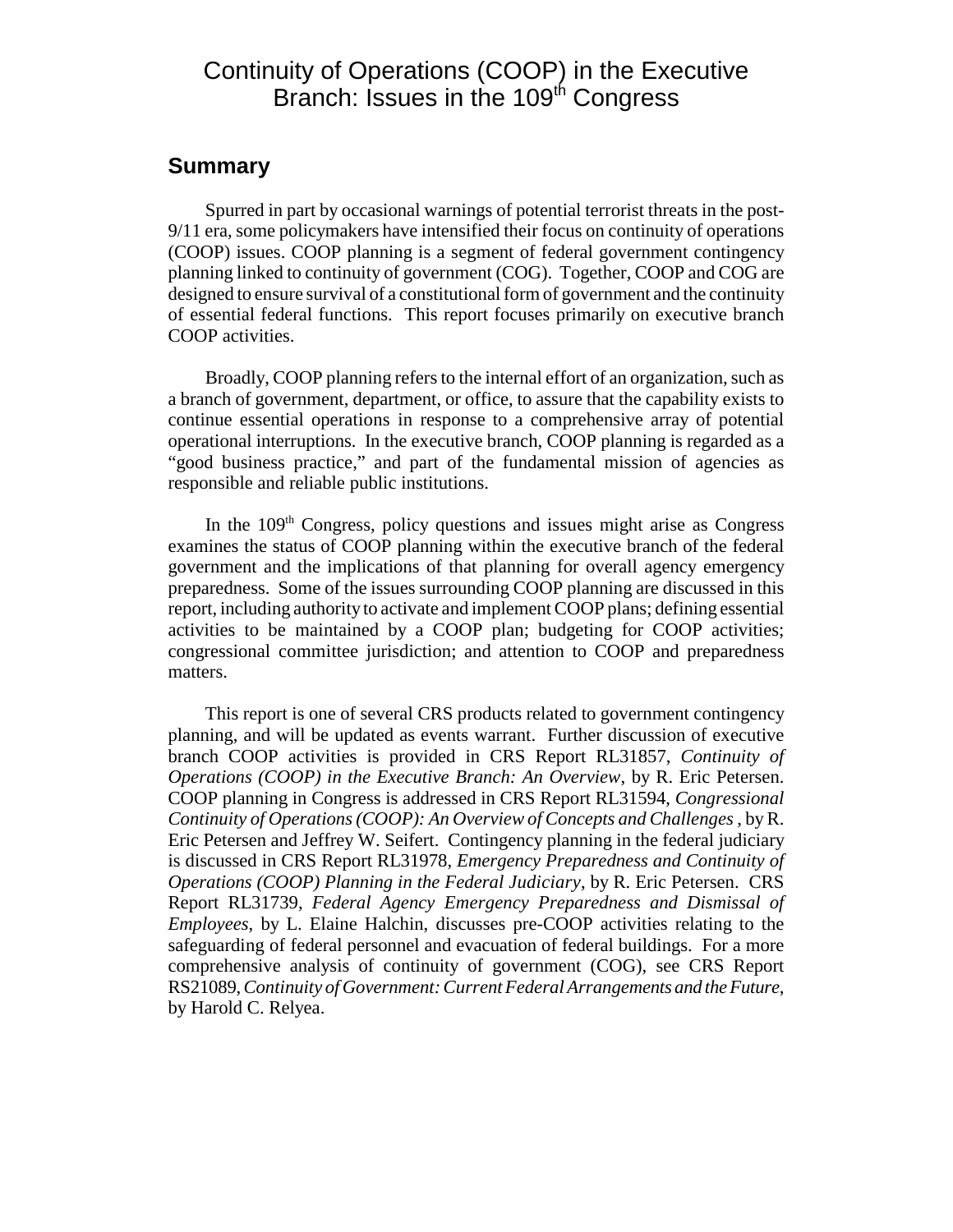# **Contents**

| E.O. 12656, Assignment of Emergency Preparedness                 |  |
|------------------------------------------------------------------|--|
|                                                                  |  |
| PDD 67, Enduring Constitutional Government and Continuity        |  |
|                                                                  |  |
| E.O. 13286, Amendment of Executive Orders, and Other Actions,    |  |
| in Connection With the Transfer of Certain Functions to          |  |
|                                                                  |  |
|                                                                  |  |
| Federal Preparedness Circular 65, Federal Executive Branch       |  |
|                                                                  |  |
|                                                                  |  |
|                                                                  |  |
|                                                                  |  |
|                                                                  |  |
|                                                                  |  |
|                                                                  |  |
|                                                                  |  |
| Defining Essential Functions of Executive Branch Departments and |  |
|                                                                  |  |
|                                                                  |  |
|                                                                  |  |
|                                                                  |  |
|                                                                  |  |
|                                                                  |  |
|                                                                  |  |
|                                                                  |  |
|                                                                  |  |
|                                                                  |  |
|                                                                  |  |
|                                                                  |  |
|                                                                  |  |
|                                                                  |  |
|                                                                  |  |
|                                                                  |  |
|                                                                  |  |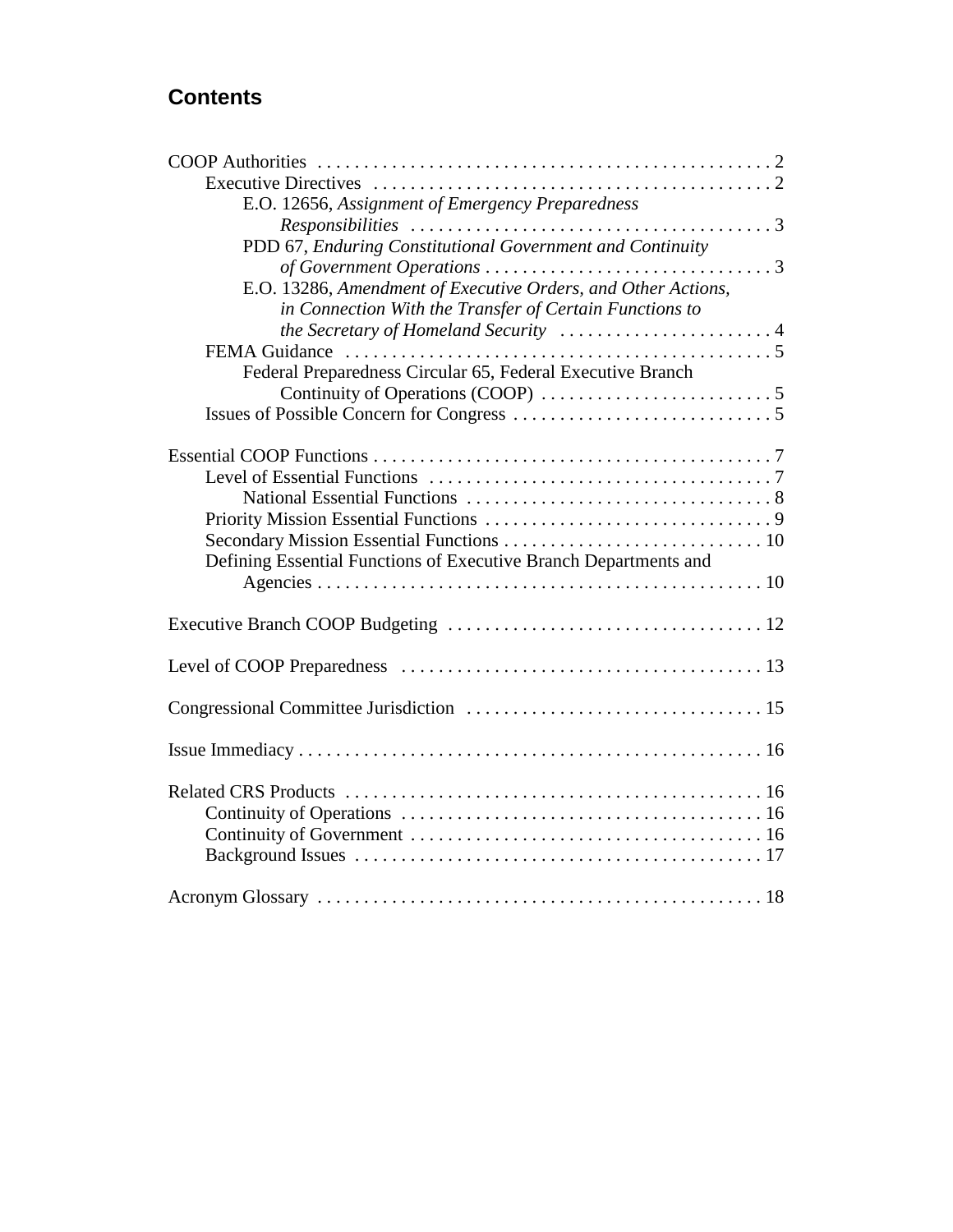# Continuity of Operations (COOP) in the Executive Branch: Issues in the 109<sup>th</sup> Congress

Spurred in part by occasional warnings of potential terrorist threats in the post-9/11 era, some policymakers have intensified their focus on continuity of operations (COOP) issues. COOP planning is a segment of federal government contingency planning linked to continuity of government (COG). Together, COOP and COG are designed to ensure survival of a constitutional form of government and the continuity of essential federal functions. In the executive branch, COG planning efforts focus on preserving the line of presidential succession, by safeguarding officials who would succeed the President. This report does not discuss COG planning beyond any direct relationship to COOP planning.<sup>1</sup>

Continuity of operations (COOP) planning refers to the internal effort of an organization, such as a branch of government, department, or office, to assure that the capability exists to continue essential operations in response to a comprehensive array of potential operational interruptions.<sup>2</sup> In the executive branch, COOP planning is regarded as a "good business practice," and part of the fundamental mission of agencies as responsible and reliable public institutions. Continuity planning professionals assert that the perception of a changing threat environment and the potential for no-notice emergencies, including localized acts of nature, accidents, technological emergencies, and military or terrorist attack-related incidents, have increased the need for COOP capabilities and plans that enable agencies to continue their essential functions across a broad range of potential emergencies. COOP planning is multi-disciplinary in nature, because it attempts to incorporate all facets of organizational operation. Professionals in emergency management, information technology, physical security, human resources, facility management and other specialities could contribute to COOP planning, or lead recovery efforts during an incident.

In the executive branch, COOP planning has continued to evolve following the 2001 terrorist attacks, subsequent biological weapon incidents, and occasional warnings of potential man made or natural threats. In the 109<sup>th</sup> Congress, policy

<sup>&</sup>lt;sup>1</sup> For a more comprehensive discussion of COG, see CRS Report RS21089, *Continuity of Government: Current Federal Arrangements and the Future*, by Harold C. Relyea.

<sup>&</sup>lt;sup>2</sup> For an overview of executive branch COOP activities, see CRS Report RL31857, *Continuity of Operations (COOP) in the Executive Branch: An Overview*, by R. Eric Petersen. Congressional COOP planning is discussed in CRS Report RL31594, *Congressional Continuity of Operations (COOP): An Overview of Concepts and Challenges*, by R. Eric Petersen and Jeffrey W. Seifert. For an overview of COOP issues related to the federal judiciary see CRS Report RL31978, *Emergency Preparedness and Continuity of Operations (COOP) Planning in the Federal Judiciary*, by R. Eric Petersen.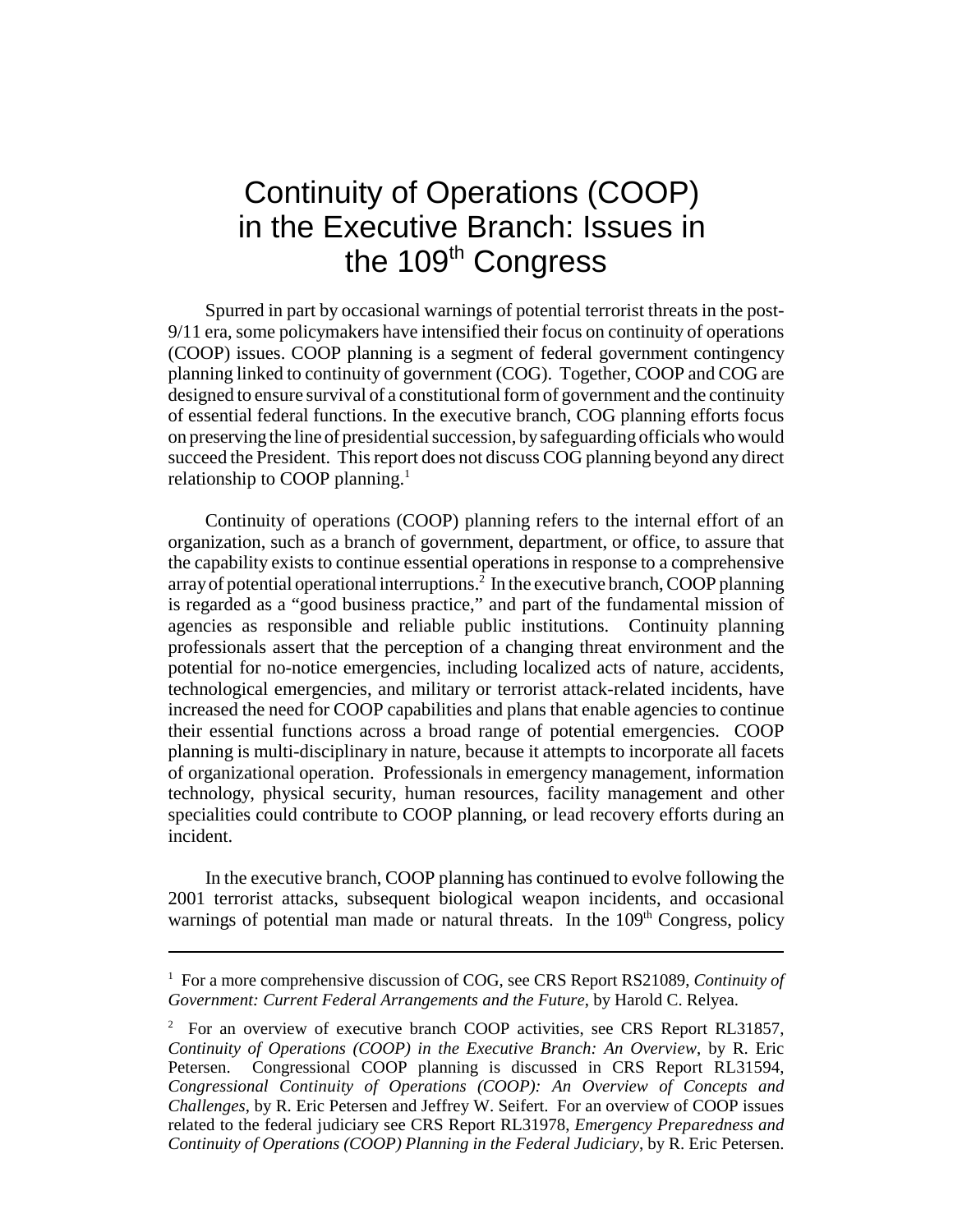questions and issues might arise as Congress examines the status of COOP planning within the executive branch of the federal government and the implications of that planning for overall agency emergency preparedness. Some of the issues regarding COOP planning include

- considering authority to activate and implement COOP plans;
- defining essential activities to be maintained by a COOP plan;
- budgeting for COOP activities;
- congressional committee jurisdiction; and
- attention to COOP and preparedness matters.

# **COOP Authorities**

Three presidential documents currently govern contingency planning activity. The oldest of these, Executive Order (E.O.) 12656, issued in 1988 remains valid, although it arose from the context of the Cold War. The more recent Presidential Decision Directive (PDD) 67 and Executive Order 13286 were prepared in 1998 and 2003, respectively, within the context of terrorism. Lending further detail to COOP planning is Federal Preparedness Circular (FPC) 65, issued by the Federal Emergency Management Agency (FEMA) in 2004.<sup>3</sup>

#### **Executive Directives**

Three executive branch entities appear to oversee COOP planning. Under E.O. 12656, the National Security Council (NSC) oversees consideration of national security emergency preparedness policy. The Homeland Security Council (HSC) which was created by executive order $4$  in the immediate aftermath of the September 11, 2001 attacks, and established as a statutory entity of the Executive Office of the President (EOP) in the Homeland Security Act of 2002.<sup>5</sup> The President, the Vice President, the Secretary of Homeland Security, the Attorney General, the Secretary of Defense, and such other individuals as designated by the President comprise the membership of HSC. The council's statutory mandate includes the oversight and

<sup>&</sup>lt;sup>3</sup> A more detailed discussion of the requirements of E.O. 12656, PDD 67, and E.O. 13286 is available in CRS Report RL31857, *Continuity of Operations (COOP) in the Executive Branch: An Overview*, by Harold C. Relyea.

<sup>4</sup> E.O. 13228, October 8, 2001, 66 FR 51812-51817.

<sup>5</sup> P.L. 107-296, Nov. 25, 2002, 116 Stat. 2135. A brief discussion of the of HSC prior to enactment of the Homeland Security Act is available in CRS Report RL31357, *Federal Interagency Coordinative Mechanisms: Varied Types and Numerous Devices*, by Frederick M. Kaiser.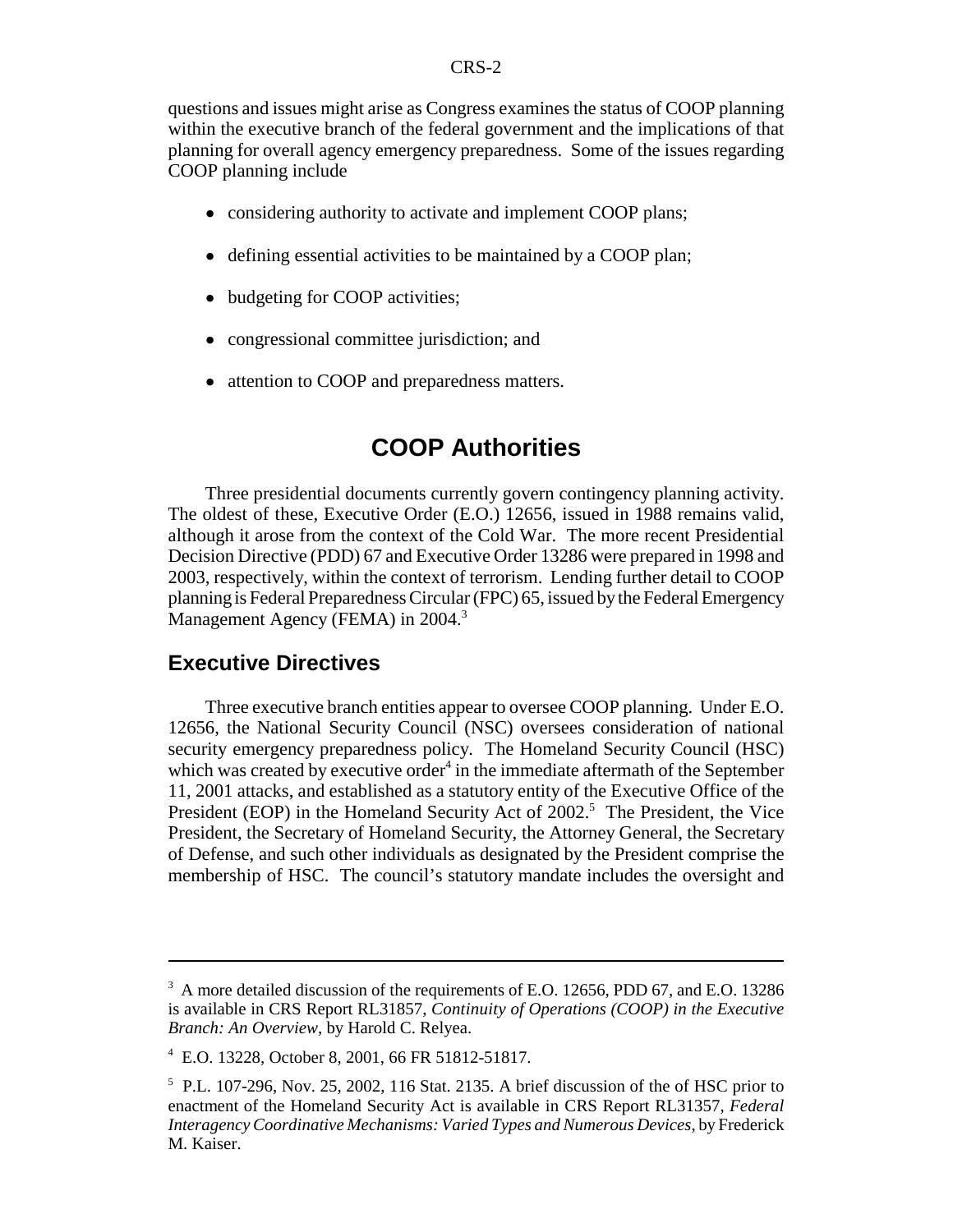review of the homeland security policies of the federal government.<sup>6</sup> E.O. 12656 mandates the Director of FEMA to "serve as an advisor to the National Security Council on issues of national security emergency preparedness, including ... continuity of government, technological disasters, and other issues, as appropriate." While it is not a directive issued by the President, Federal Preparedness Circular 65 identifies Presidential Decision Directive (PDD) 67 as the authority establishing FEMA as the lead agency for executive branch COOP activities.

**E.O. 12656,** *Assignment of Emergency Preparedness Responsibilities***.** E.O. 12656 was issued by President Ronald Reagan on November 23, 1988.<sup>7</sup> It assigns national security emergency preparedness responsibilities to federal departments and agencies, subject to policy established by the President. E.O.12656 defines a national security emergency as "any occurrence, including natural disaster, military attack, technological emergency, or other emergency, that seriously degrades or seriously threatens the national security of the United States."8 Although the order does not explicitly refer to continuity of operations, it specifies preparedness functions and activities to include the development of policies, plans, procedures, and readiness measures that enhance the ability of the federal government to mobilize for, respond to, and recover from a national security emergency. E.O. 12656 designates the NSC as the principal forum for consideration of national security emergency preparedness policy. The order requires the director of the Federal Emergency Management Agency (FEMA) to "serve as an advisor to the National Security Council on issues of national security emergency preparedness, including mobilization preparedness, civil defense, continuity of government, technological disasters, and other issues, as appropriate." FEMA is also required to assist in the implementation of preparedness policies by coordinating with the other federal departments and agencies and with state and local governments.

**PDD 67,** *Enduring Constitutional Government and Continuity of* **Government Operations.** PDD 67 was issued by the Clinton Administration on October 21, 1998, and is classified by the National Security Council (NSC). An unclassified fact sheet on the directive, prepared by Homeland Security Council (HSC) staff,<sup>9</sup> describes contingency planning efforts as "a top national security

<sup>9</sup> "Unclassified Provisions of PDD-67 (Enduring Constitutional Government and Continuity of Government Operations)," Homeland Security Council fact sheet, undated. No widely available official summary or other information about PDD 67 has been released. Some information regarding the directive may obtained from the Federation of American Scientists (FAS) Intelligence Resources Program, which provides declassified materials and summaries of some current national security documents through the Internet. The FAS (continued...)

 $6$  6 U.S.C. 494.

<sup>7</sup> 53 FR 47491; Nov. 23, 1998.

<sup>&</sup>lt;sup>8</sup> While the order defines "national security emergency" broadly, subsequent language excludes "those natural disasters, technological emergencies, or other emergencies, the alleviation of which is normally the responsibility of individuals, the private sector, volunteer organizations, State and local governments, and Federal departments and agencies unless such situations also constitute a national security emergency."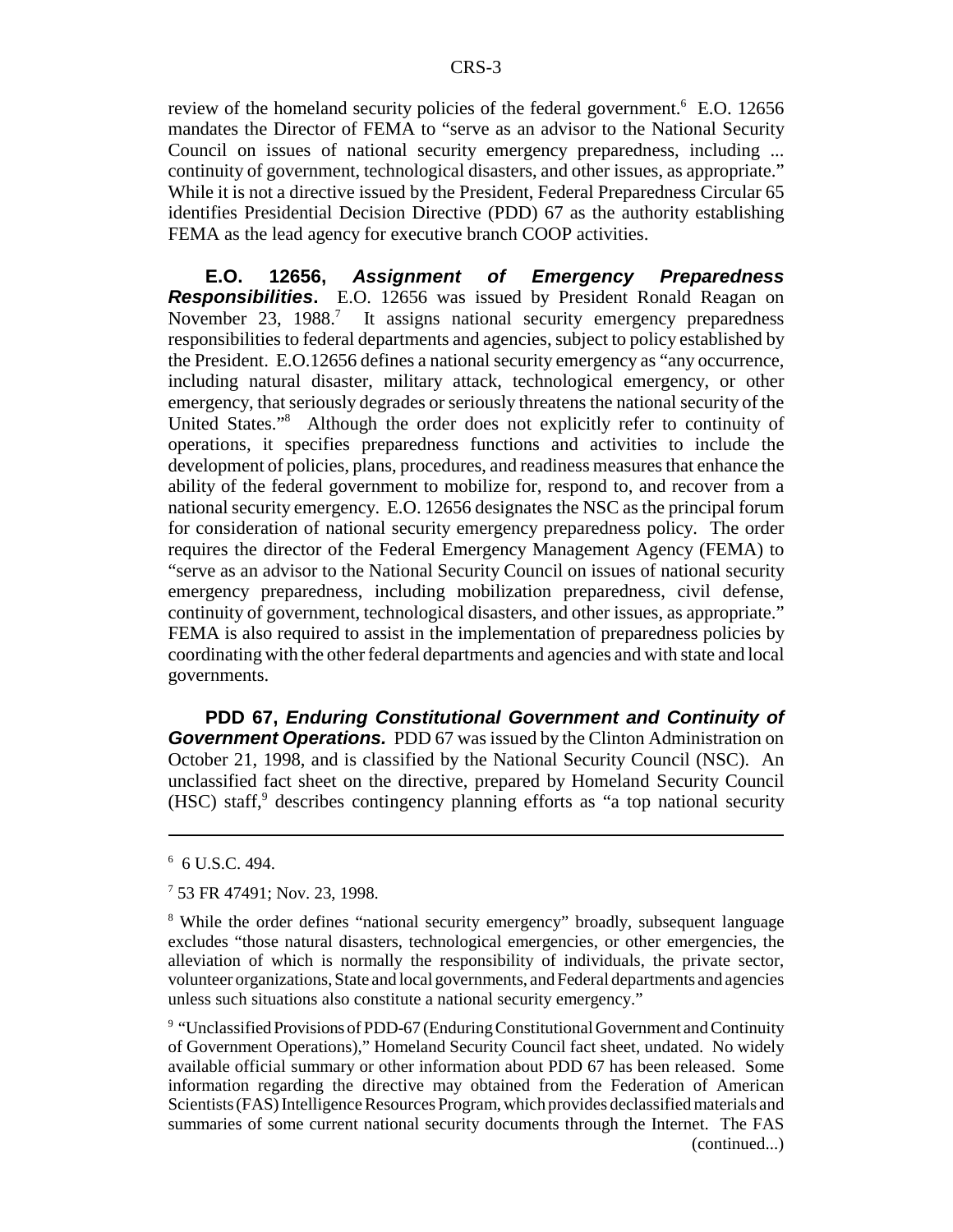priority ... to ensure all three branches of government, individually and collectively, continues (sic) to preserve the capability to govern; to continue leadership; to perform essential functions and services required to meet essential defense and civilian needs; and, if necessary, to reconstitute themselves against the entire range of evolving post-Cold War threats."

The PDD 67 fact sheet describes a program designed to ensure survival of constitutional government and continuity of essential federal functions, centered around three policy concepts: enduring constitutional government (ECG), continuity of government (COG), and COOP. ECG is described as "a cooperative effort among the executive, legislative and judicial branches of government, coordinated by the President, to preserve the capability to execute constitutional responsibilities in a catastrophic emergency." The fact sheet describes COG as "a coordinated effort within each branch to ensure the capability to continue its minimum essential responsibilities in a catastrophic emergency," to relocate essential personnel and functions to alternate work sites, and to reasonably sustain the performance of minimum essential functions at the alternate work site until normal operations can be resumed." The PDD 67 fact sheet indicates that COG is dependent on effective COOP plans and capabilities. COOP is described in fact sheet as "an internal effort within individual components of the executive, legislative and judicial branches of government to assure the capability exists to continue" operations in response to "a wide range of potential emergencies, including localized acts of nature, accidents, and technological and/or attack-related emergencies.

The PDD 67 fact sheet notes that all executive branch departments and agencies, including those within the Executive Office of the President (EOP), are to establish a viable COOP capability. Such a capability would provide a continuity program that, "ensures the emergency delegation of authority (where permissible, and in accordance with applicable law); the safekeeping of vital resources, facilities and records; the improvisation or emergency acquisition of the resources necessary for business resumption; and the capability to perform work at alternate work sites until normal operations can be resumed."

**E.O. 13286,** *Amendment of Executive Orders, and Other Actions, in Connection With the Transfer of Certain Functions to the Secretary of Homeland Security.* E.O. 13286 was issued by President George W. Bush on February 28, 2003.<sup>10</sup> The order specifies the transfer of authorities to the Secretary of Homeland Security in a variety of policy areas, including those preparedness responsibilities assigned to the director of FEMA in E.O. 12656.

<sup>&</sup>lt;sup>9</sup> (...continued)

summary for PDD 67 is available at [http://www.fas.org/irp/offdocs/pdd/pdd-67.htm], visited Feb. 1, 2005.

 $10$  68 FR 10619, Mar. 5, 2003.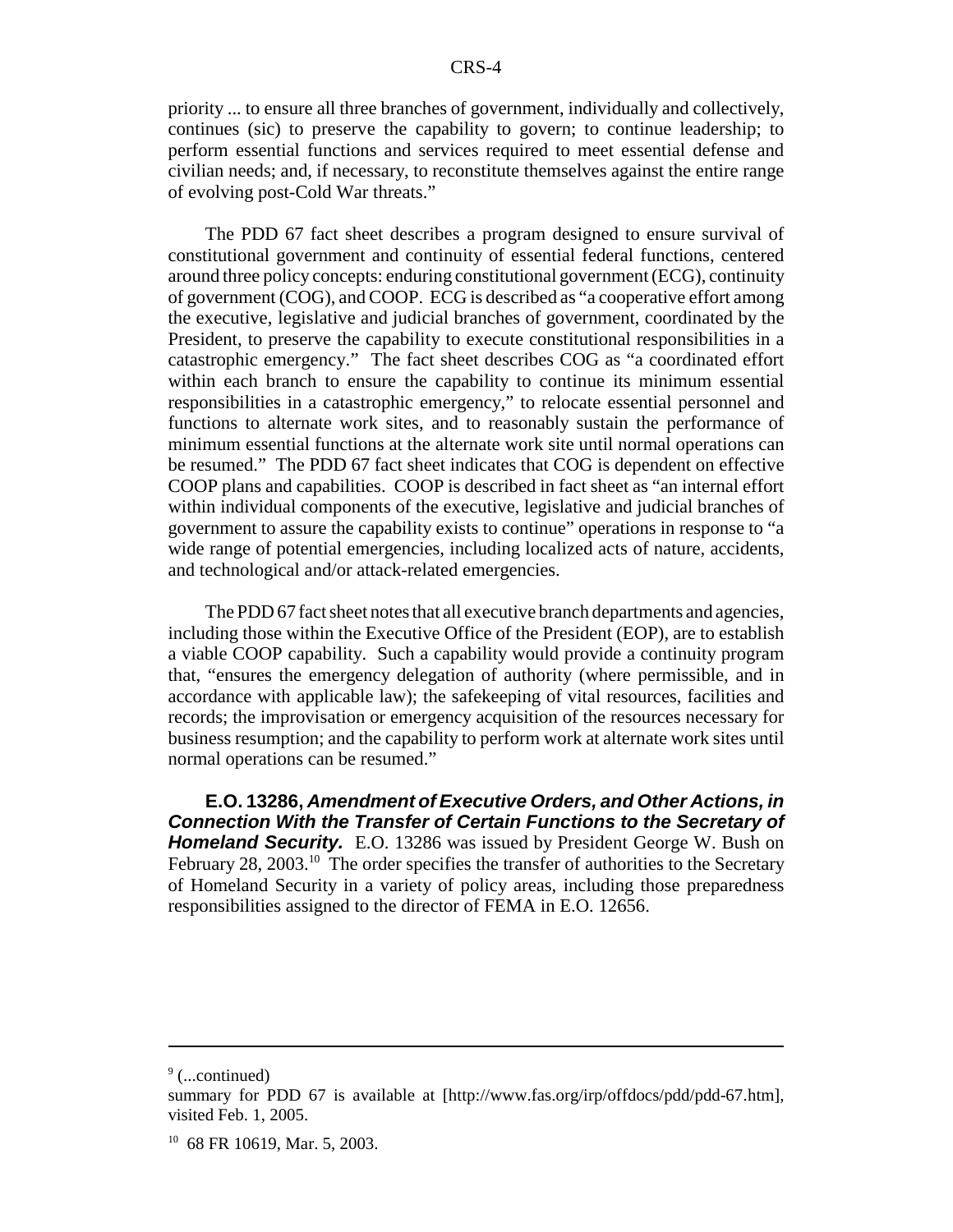#### **FEMA Guidance**

**Federal Preparedness Circular 65, Federal Executive Branch Continuity of Operations (COOP).** Federal Preparedness Circular (FPC) 65, issued by FEMA on June 15, 2004, identifies PDD-67 as the authority establishing FEMA as the "as the lead agency for federal executive branch COOP."<sup>11</sup> According to the circular, this authority was transferred to the Department of Homeland Security (DHS) on March 1, 2003, and then delegated to the Emergency Preparedness and Response Directorate (FEMA). FEMA's Office of National Security Coordination (ONSC) has been designated as the department's lead agent for the executive branch COOP program. FPC 65 describes FEMA's responsibilities to include formulating guidance and establishing common standards for executive branch agencies to use in developing viable, executable COOP plans; facilitating interagency coordination; and overseeing and assessing the status of COOP capabilities in executive branch agencies. The circular notes that each executive branch agency is responsible for appointing a senior federal government executive as an emergency coordinator to serve as the program manager and agency point of contact for coordinating agency COOP activities, which include planning, programming, and budgeting for a viable and executable COOP program that conforms to FEMA guidance. The circular does not appear to carry authority for FEMA to compel action by other executive branch agencies.

#### **Issues of Possible Concern for Congress**

The authorities governing executive COOP planning raise several issues that might be examined by Congress. These include the capacity of existing executive authorities to effectively govern COOP planning and the implementation of such plans.

Authorities governing COOP activities, E.O. 12656, PDD 67 and E.O. 13286 have been issued by three different presidential administrations. Some observers suggested that each policy directive was issued at different times in response to disparate threat conditions. For example, E.O. 12656 is a continuation of Cold Warera contingency policies that assume a nuclear confrontation with a single state, the former Soviet Union. A continuity planning assumption from this era is the potential for a decapitating strike on the national leadership, including the President, cabinet, and congressional leaders.

By contrast, observers note that, when PDD 67 and E.O. 13286 were issued, the threat environment was evolving from a single state model to one characterized by the advent of threat from hostile states and loose organizations of non-state actors with the capacity to launch small scale attacks using non-traditional weapons. Such attacks may not disrupt senior leadership in its entirety, but have the potential to impair the operations of key government functions and programs. The PDD 67 fact

<sup>&</sup>lt;sup>11</sup> Department of Homeland Security, Federal Emergency Management Agency, Office of National Security Coordination, Federal Preparedness Circular 65, "Federal Executive Branch Continuity of Operations (COOP)," June 15, 2004, available at [http://www.fema.gov/onsc/docs/fpc\_65.pdf], visited Feb. 1, 2005.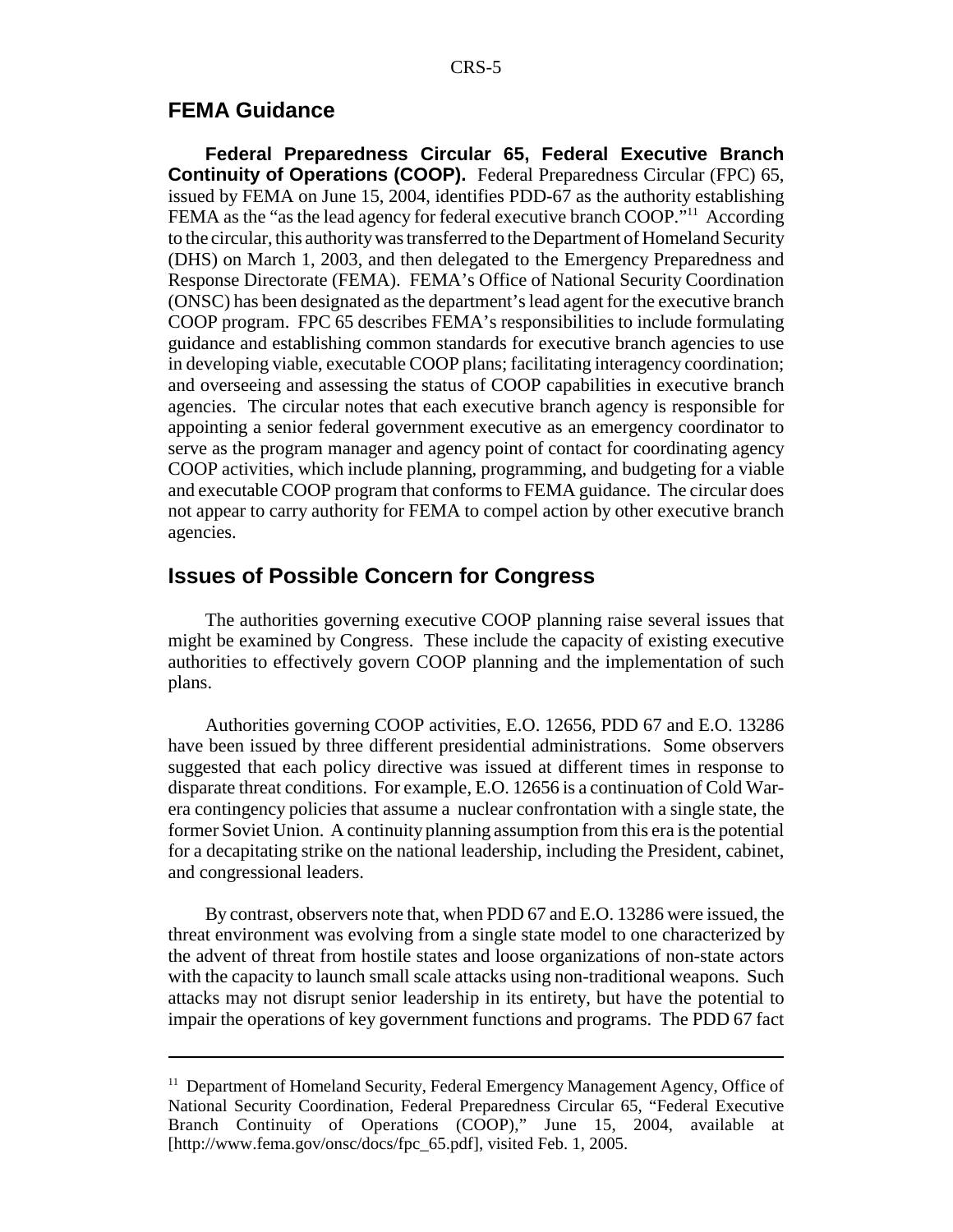sheet, as well as guidance issued by FEMA in Federal Preparedness Circular 65, recognize the enhanced threat of potential attack by hostile states or terrorists, as well as hazards occasioned by potential natural and technological disasters. A document that defines the potential threat environment, and that legally compels executive agencies to prepare plans to withstand such incursions, however, is not evident.

Moreover, it is not clear from publicly available documents what legal authority exists to implement COOP plans. E.O. 13286 is silent on the matter; section 102 (b) of E.O. 12656 notes explicitly that the order does not authorize the implementation of COOP plans, and that any such plans "may be executed only in the event that ... such execution is authorized in law."<sup>12</sup> The PDD 67 fact sheet notes that "with warning, the National Security Council process shall be used to reach deliberate decisions regarding the alerting or activation of government-wide COOP and COG plans and capabilities." The fact sheet does not, however, identify the legal authority under which such a process could be initiated, or by which COOP plans could be activated.

Observers of presidential powers and authorities suggest that such an authorization could be found in broad national emergency powers that have been exercised by the President in times of crisis.. Typically, national emergency powers have been invoked in response to threats of the loss of life, property, or public order.13 Following the attacks on Washington and New York on September 11, 2001, federal government COG and COOP plans were reportedly activated.<sup>14</sup> It does not appear, however, that declarations of emergency pursuant to the National Emergencies  $Act^{15}$  would necessarily actuate statutory provisions granting the President the authority to activate COOP plans in response to threats or attack against government, or detailing the ability of the executive branch to carry out its statutory missions and programs.<sup>16</sup>

Finally, experts in public administration and management might suggest that the attenuated stream of authorities governing executive branch COOP planning could lead to confusion regarding which agencies of the executive branch oversee planning activities. E.O. 13286 requires that the Director of FEMA and the heads of departments and agencies must ensure that their preparedness plans and activities are "consistent with current presidential guidelines and policies." Under E.O. 12656, the NSC was responsible for establishing guidelines and policies. Following the creation of the Homeland Security Council, it appears that, while the NSC retains broad national security responsibilities, including those related to COOP, as specified in

<sup>12 53</sup> FR 47492.

<sup>13</sup> See Harold C. Relyea, "Emergency Powers," in Katy J. Harriger, ed., *Separation of Powers: Documents and Commentary* (Washington: CQ Press, 2003), pp. 80-97.

<sup>&</sup>lt;sup>14</sup> "The Armageddon Plan," *Nightline*, ABC News, originally broadcast Apr. 7, 2004, transcript retrieved through nexis.com.

<sup>&</sup>lt;sup>15</sup> 50 U.S.C. 1601-1651.

<sup>&</sup>lt;sup>16</sup> A list of declared national emergencies invoked under the National Emergencies Act is available in CRS Report 98-505, *National Emergency Powers*, by Harold C. Relyea.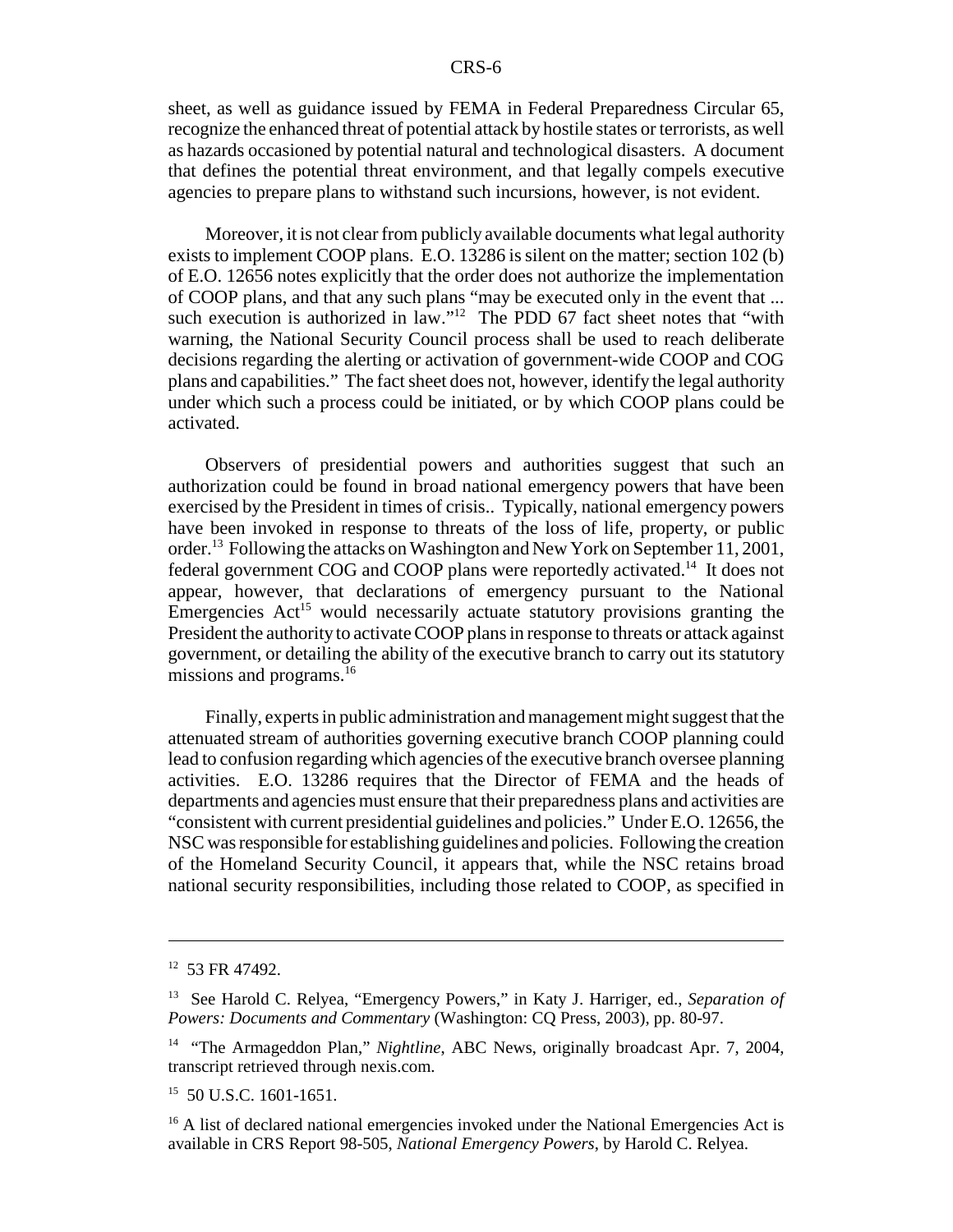PDD 67,<sup>17</sup> executive branch COOP activities now are overseen primarily by the HSC. Notably, guidelines related to essential COOP functions, described below, have recently been approved by Homeland Security Council staff. The council has communicated those guidelines directly to executive departments and agencies, <sup>18</sup> and through FEMA. No publicly identifiable document explicitly vesting the council with such authority over COOP planing has been identified.

The sensitive nature of government contingency planning likely precludes a public discussion of the criteria for implementing COOP plans. Enactment of statutory authority to establish an entity to oversee and implement such plans, however, might address concerns regarding the apparent lack of clear authority to activate such plans. Any such authority would likely vest the lead executive branch entity with overall programmatic responsibility. Further, any such authority would likely be carried out in a timely manner appropriate to the threat environment. Finally, implementing authority could be publicly available through access to an executive order or statute. Congress might opt to consider legislative options to establish clear authorities for the formulation, management, and implementation of executive branch COOP planning.

### **Essential COOP Functions**

COOP planners suggest that identification and prioritization of essential functions is a prerequisite for COOP because such an effort establishes the planning parameters that drive an agency's efforts in all other planning and preparedness areas. Essential functions are those that the executive branch agencies must be able to perform without significant interruption. Homeland Security Council guidance mandates the development of procedures that must be in place to enable each function to be performed regardless of the disruption that is occurring or has occurred.19 If COOP plans are activated, continuous performance of essential functions should enable agencies to provide vital services, exercise civil authority, maintain the safety and well being of the general populace, and sustain the industrial economic base of the nation in an emergency.

#### **Level of Essential Functions**

Executive branch COOP planners identify three levels of essential government functions that are subject to continuity planning: national essential functions (NEF), priority mission essential functions (PMEF), and secondary mission essential functions (SMEF). In the event of an emergency that necessitated the activation of

 $17$  For example, the National Security council is the classifying authority for PDD 67.

<sup>&</sup>lt;sup>18</sup> Frances Fragos Townsend, "Continuity Policy/Department and Agency Essential Functions," memorandum for distribution from the Assistant to the President for Homeland Security, Jan. 10, 2005.

<sup>&</sup>lt;sup>19</sup> Homeland Security Council, "Background Paper on Essential Functions Concept and Implementation and Recommended Guidelines for Submitting Department/Agency Priority Mission Essential Functions Information," Jan. 10, 2005.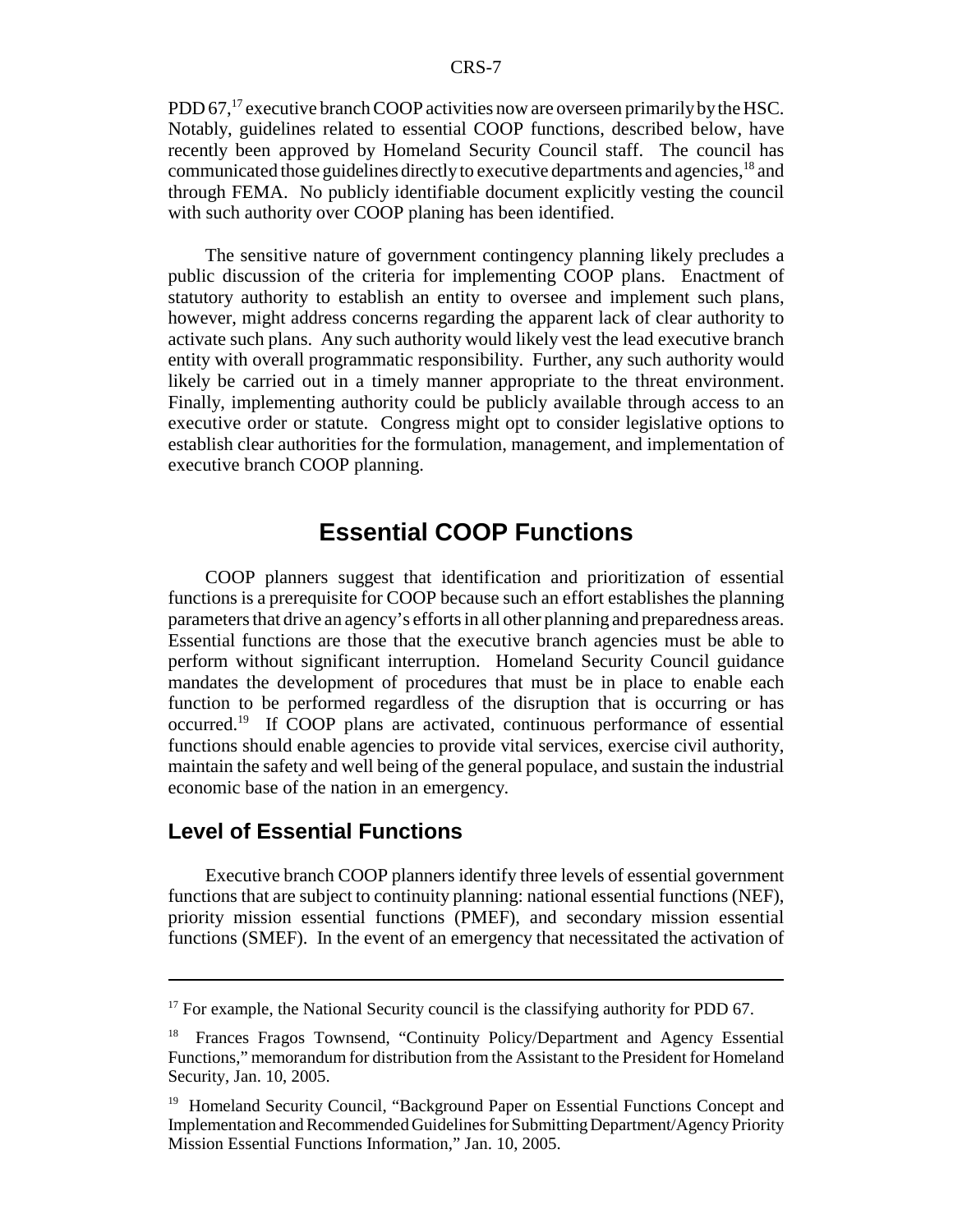COOP or COG plans, national essential functions would be the primary concern of the President and the national leadership. Priority mission essential functions would comprise those department and agency activities that directly support national essential functions. Secondary mission essential functions responsibilities lie in departments and agencies. Depending on the nature and duration of the event, some secondary functions would generally support agency primary mission essential functions, while others could support some national essential functions.

**National Essential Functions.** The Homeland Security Council defines national essential functions as those necessary to lead and sustain the country during an emergency, and that must be supported through department and agency continuity capabilities. These functions are expected to be the primary focus of the President and the national leadership during and following an emergency. National essential functions might be performed by one or more department or agency, and are not new authorities, requirements, or functions, but those that are routinely carried out during normal operating conditions. The Homeland Security Council identifies eight national essential functions that must be supported throughout an operational interruption.<sup>20</sup> These include the capacity to

- ! **preserve the constitutional form of government.** Department and agency functions should include activities that respect and implement checks and balances among the three branches of the federal government. An example is the preservation of essential communications between the executive, legislative, and judicial branches of government during an incident.
- ! **provide leadership visible to the nation and the world, and to maintain the trust and confidence of the American people.** Executive branch departments and agencies are expected to demonstrate that the federal government is viable, functioning, and effectively addressing the emergency. Activities in support of this function could include communicating with the American people and providing information to state and local governments, or communicating with foreign leaders.
- ! **defend the country against all enemies, foreign or domestic, and to prevent or interdict future attacks.** In addition to the protection and defense of the worldwide interests of the United States against foreign or domestic enemies, departments and agencies are to honor security agreements and treaties with allies, and maintain military readiness and preparedness in furtherance of national interests and objectives.
- ! **maintain and foster effective relationships with foreign nations.** Departments and agencies are responsible for ensuring the ability of the federal government to communicate and interact with foreign

 $20$  National essential functions definitions and examples are based on Homeland Security Council, "Background Paper on Essential Functions Concept and Implementation."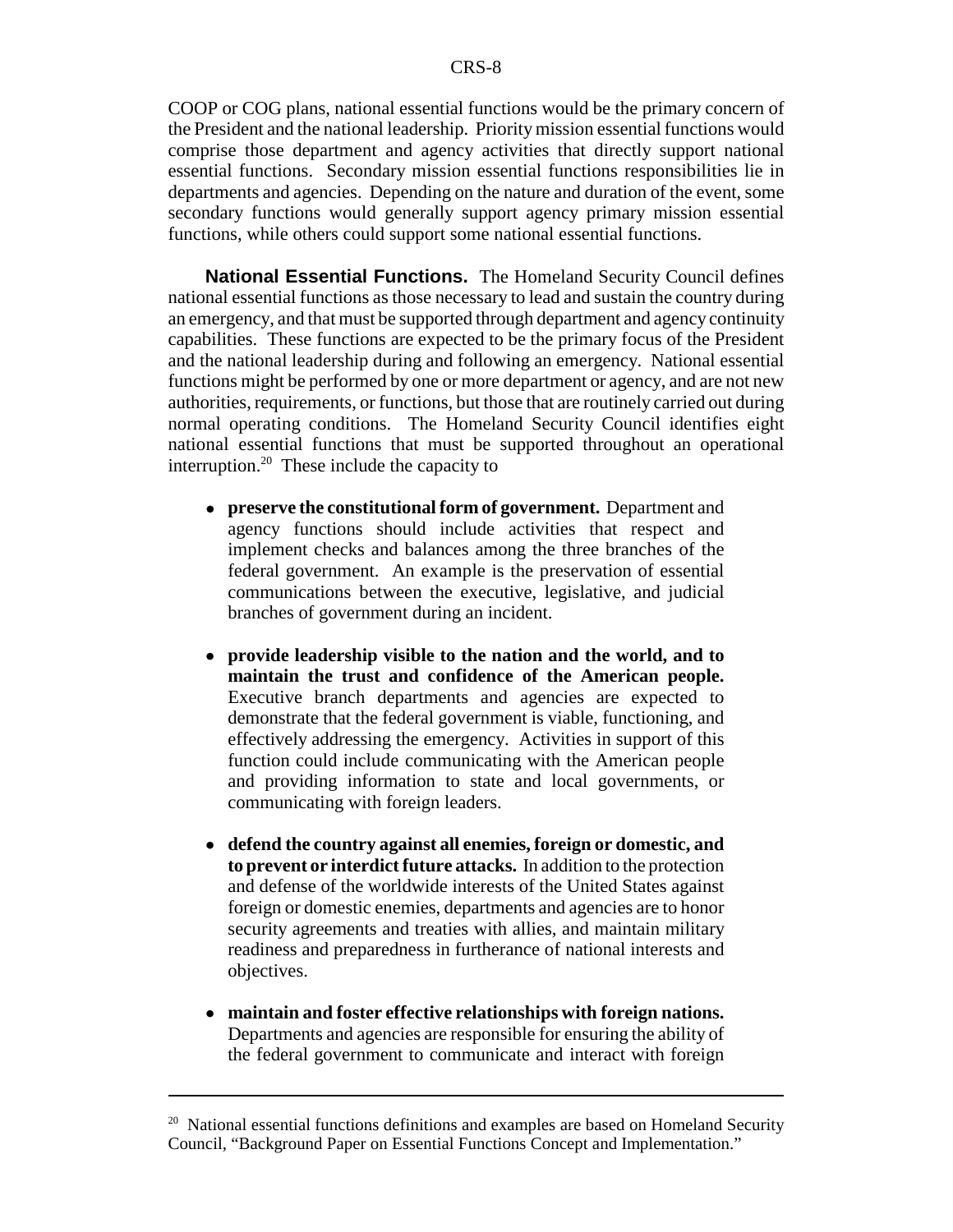governments; share intelligence and identify threats in cooperation with foreign governments; and bring to justice perpetrators of crimes or attacks against the United States, its citizens or interests. Examples identified by the Homeland Security Council include maintaining the security of the nation's borders against unlawful or hostile entry; ensuring the safety of commercial transportation; and conducting law enforcement investigations of federal crimes.

- ! **provide rapid and effective response to and recovery from the domestic consequences of an attack or other incident.** In the event of an incident, departments and agencies are to implement response and recovery plans, including, but not limited to, the National Response Plan (NRP).<sup>21</sup> Agency actions could include the collection and dissemination of incident and threat related information, or the provision of medical care to populations affected by the attack or incident.
- ! **protect and stabilize the nation's economy, and to ensure confidence in financial systems.** It is essential that department and agency functions minimize the economic consequences of an attack or other incident both nationally or internationally. Relevant executive branch department or agency activities could include coordinating the re-opening of financial markets, or facilitating the movement of goods and services across borders to support economic activity.
- ! **provide for critical federal government services that address the health, safety, and welfare needs of the nation.**22 The activities of departments and agencies must ensure that the critical national needs of the nation are met during an emergency. Examples could include maintenance of the safety and efficiency of the nation's food supply, air traffic continuance, or the provision of timely and accurate severe storm warning information to the public.

#### **Priority Mission Essential Functions**

Unlike the national essential functions, priority mission essential functions are to be identified by departments and agencies respectively. The guidance provided by the Homeland Security Council directs that primary mission essential functions must be performed to support or implement national essential functions before, during, and

<sup>&</sup>lt;sup>21</sup> According to the Department of Homeland Secuirty, The National Response Plan (mandated by 6 U.S.C. 312 (6)) establishes a comprehensive all-hazards approach to enhance the ability of the United States to manage domestic incidents. The National Response Plan is available from the department's website at [http://www.dhs.gov/dhspublic/interapp/editorial/editorial\_0566.xml], visited Feb. 1, 2005.

 $2<sup>22</sup>$  HSC guidance notes that "this NEF is strictly limited to critical functions of the federal government with a national level consequence; it not does apply to general well-being and welfare of the nation."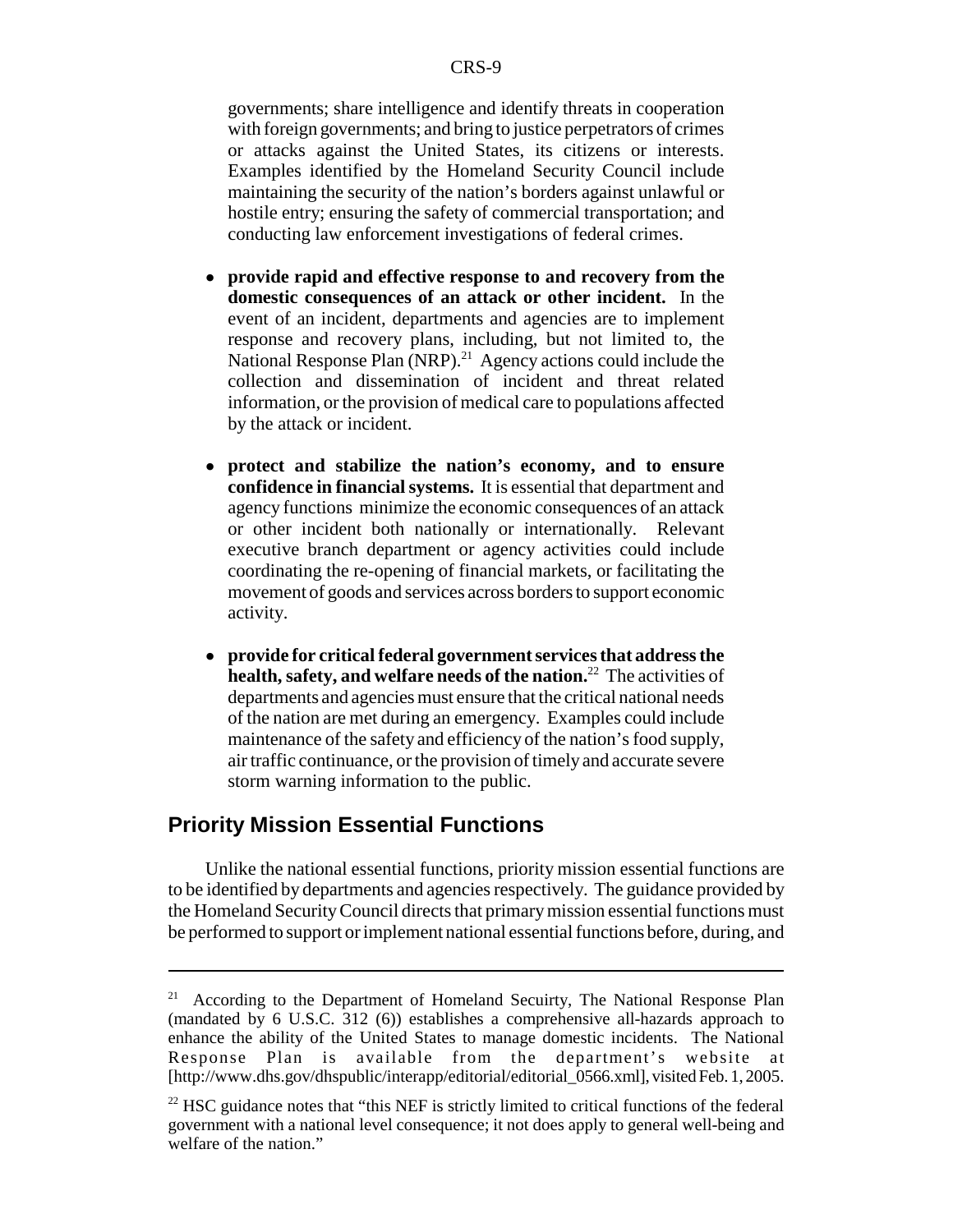#### CRS-10

in the immediate aftermath of an emergency. Generally, these functions are to be uninterrupted, or resumed, during the first 24-48 hours after the occurrence of an emergency and continued through full resumption of all government activities.<sup>23</sup>

Each executive branch department and agency is responsible for identifying its priority mission essential functions based on the eight national functions; describing those functions succinctly; determining the associated national essential functions for each; establishing a minimum time period for performing the function during an emergency; and identifying other departments and agencies upon which they depend in order to perform their functions.

#### **Secondary Mission Essential Functions**

Those activities that a department or agency determines must be performed in order to bring about full resumption of its normal functions, but that are not primary mission essential functions, are defined as secondary mission essential functions. According to Homeland Security Council guidelines, resumption of secondary functions "may need to occur within a very short period of time or only after several days, depending on the nature of the agency mission and the nature of the disruption to normal agency functions." As with priority mission essential functions, secondary mission essential functions are identified by each executive branch department or agency. They are to be used within their respective organizations for continuity and related planning. Agency-identified secondary functions will not be collected, reviewed, or approved at the national level.<sup>24</sup>

#### **Defining Essential Functions of Executive Branch Departments and Agencies**

In Federal Preparedness Circular 65, FEMA states that the "identification and prioritization of essential functions is a prerequisite for COOP because it establishes the planning parameters that drive the agency's efforts in all other planning and preparedness areas."25 The Homeland Security Council has provided guidance on identifying sources of executive branch department and agency-essential functions, and has provided several examples of resources that agencies might use to identify their primary- and secondary-mission essential functions.<sup>26</sup> These include the following:

<sup>&</sup>lt;sup>23</sup> Primary mission essential function definitions and examples are based on Homeland Security Council, "Background Paper on Essential Functions Concept and Implementation."

 $24$  Ibid.

<sup>&</sup>lt;sup>25</sup> Department of Homeland Security, Federal Preparedness Circular 65, "Federal Executive Branch Continuity of Operations (COOP)," p. 5.

<sup>&</sup>lt;sup>26</sup> Homeland Security Council, "Background Paper on Essential Functions Concept and Implementation," unnumbered. Also, examples of potential primary and secondary mission essential functions are found in materials provided in the Essential Functions Workshop, presented by the Homeland Security Council, FEMA, and Interagency COOP Working Group staff, Jan. 12, 2005.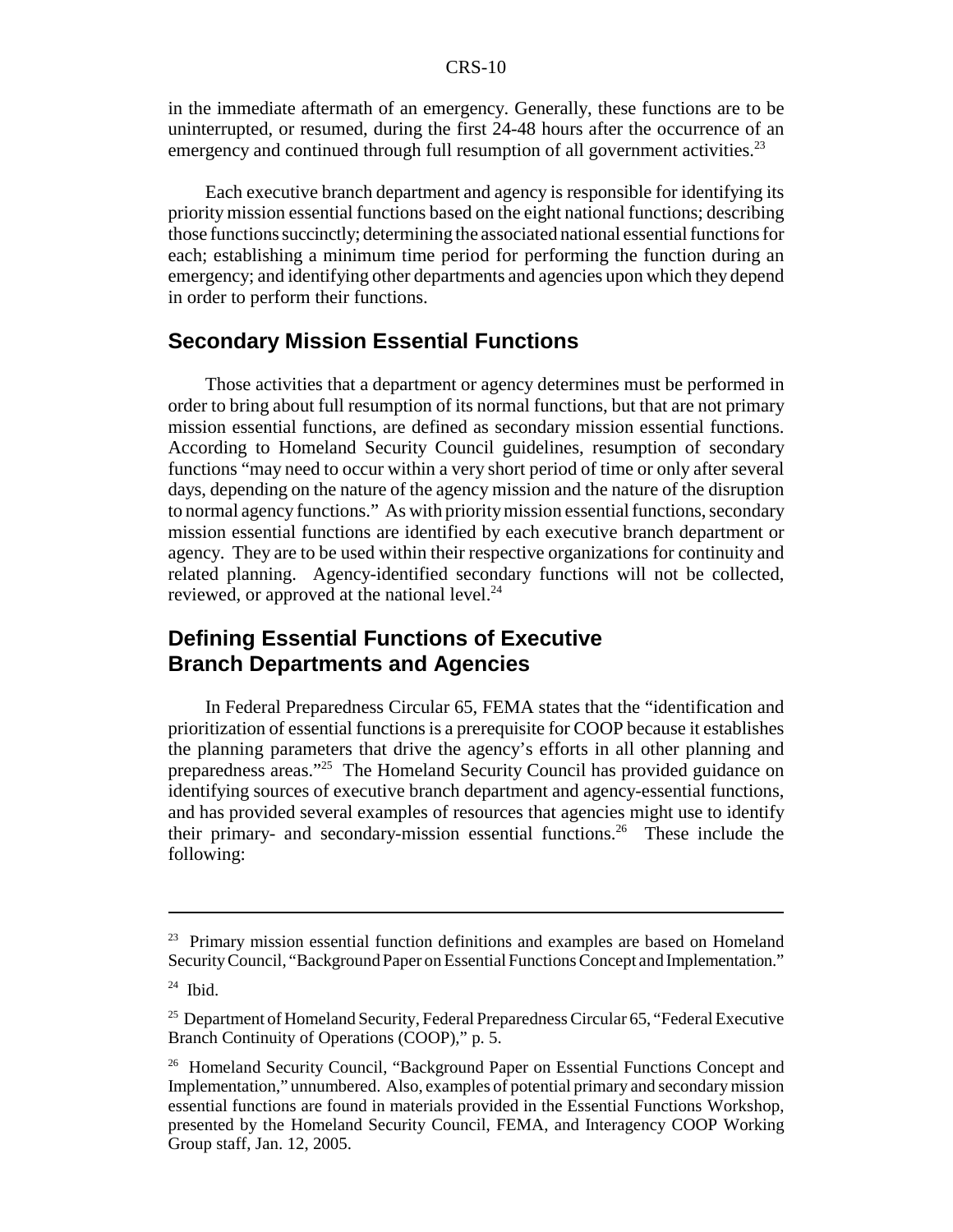- agency strategic plans that directly support national essential functions;
- $\bullet$  lines of business<sup>27</sup> as defined in the business reference model materials agencies submitted to the Office of Management and Budget (OMB) in conjunction with its federal enterprise architecture planning program;28
- submissions provided to various authorities under the Government Performance Results Act (GPRA);<sup>29</sup>
- ! critical infrastructure protection plans prepared pursuant to Homeland Security Presidential Directive (HSPD)  $7;^{30}$
- ! presidential decision directives, executive orders, particularly E.O. 12656; and
- $\bullet$  legislation.<sup>31</sup>

Several observers suggest that in addition to these resources agency-essential functions could derive from statutory language that establish agencies and define or modify programs and functions carried out by the agencies, or committee or conference report language accompanying annual legislation appropriating agency funds.<sup>32</sup> Congress could ultimately act to consider legislative options intended to

<sup>27</sup> OMB uses the term "lines of business" to refer to the activities carried out by a department or agency. External lines of business describe the services and products the government provides to its customers and stakeholders, while internal lines of business describe the inter-and intra-agency administrative and support activities that enable the government to operate.

<sup>&</sup>lt;sup>28</sup> Generally, enterprise architecture refers to a blueprint of the business functions of an organization and the technology needed to support them. According to its website, the OMB "is developing the Federal Enterprise Architecture (FEA)" as "a business-based framework for Government-wide improvement" [http://www.feapmo.gov/fea.asp]. The business reference model is the first component of FEA. "OMB Releases New Business Reference Model to Improve Agency Management," July 24, 2002 [http://www.whitehouse.gov/omb/ pubpress/2002-50.pdf]. Both sites visited Feb. 1, 2005.

<sup>29</sup> P.L. 103-62; 107 Stat. 285.

<sup>30</sup> Homeland Security Presidential Directive 7, *Critical Infrastructure Identification, Prioritization, and Protection*, Dec. 17, 2003, available at [http://www.whitehouse.gov/ news/releases/2003/12/20031217-5.html], visited Feb. 1, 2005.

<sup>&</sup>lt;sup>31</sup> Resources for identifying agency mission essential functions are based on materials provided in the Essential Functions Workshop, Jan. 12, 2005.

<sup>32</sup> See Martha Derthick, *Policymaking for Social Security* (Washington: The Brookings Institution, 1979); I. M. Destler, "Delegating Trade Policy," in Paul E. Peterson, ed., *The President, The Congress and the Making of Foreign Policy* (Norman, OK: University of Oklahoma Press, 1994), pp. 228-246; and CRS Report 98-558, *Appropriations Bills: What is Report Language?*, by Sandy Streeter.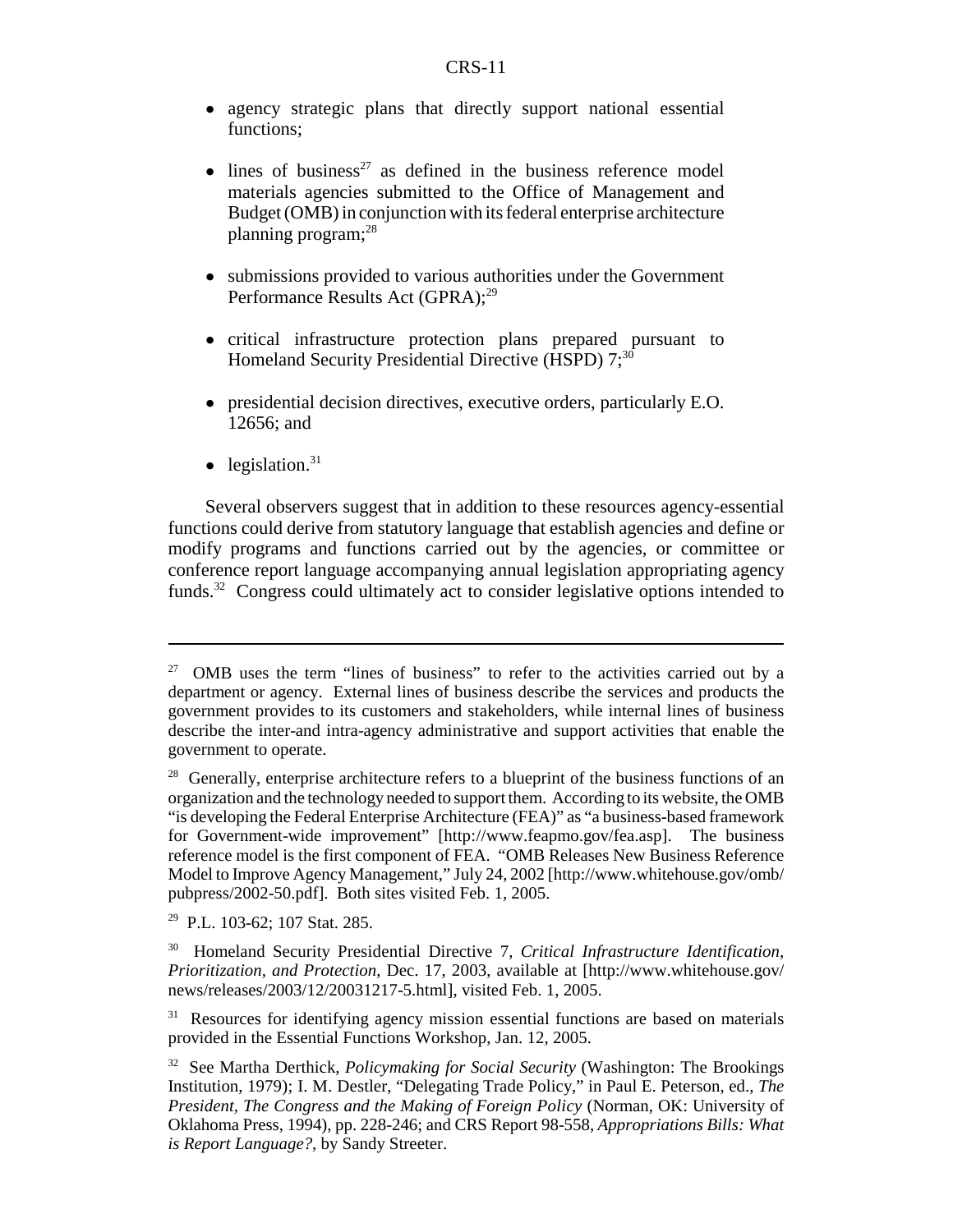establish clearer understandings of the essential functions of executive branch departments and agencies related to COOP planning.

### **Executive Branch COOP Budgeting**

The current budgetary environment is characterized by limited resources, coupled with an increased demand for a variety of homeland security protective measures, including executive branch COOP planning. Homeland Security Council and FEMA staff have suggested that, as a consequence of the multi-disciplinary nature of COOP planning, executive branch agency expenditures for COOP activities are sometimes spread across several departmental or agency accounts, and data are not readily available to demonstrate agency COOP funding levels.

On August 6, 2004, OMB issued a budget data request<sup>33</sup> that requires executive branch departments and agencies to submit a summary table for COOP programs that includes the department or agency name, account title and number, activity, and budget authority for the enacted and request levels, as appropriate. In addition, departments and agencies are required to submit a narrative background summary of their COOP plan and activities as well as an explanation of how the plan, and resources committed to it, adequately support established COOP standards. OMB has announced that it will review agency COOP program budget submissions as part of the FY2006 budget process, in conjunction with the Homeland Security Council.34

A potential consequence of this data gathering is that Congress might consider specific COOP program expenditures in the FY2006 authorization and appropriations cycles. Relatedly, Congress might request the Congressional Budget Office to prepare and analyze data similar to that specified in the budget data request.

A possible effect of the acquisition of technology, infrastructure, and supplies to be held in reserve for use in an emergency, is the likelihood that such an allocation might reduce resources available for routine operations. To the extent that COOP facilities and infrastructure are integrated into daily agency operations, this matter might be less salient. Access to specific COOP program expenditure data might provide Congress with tools to determine the utility of executive branch COOP programs and their integration into routine agency activities.

<sup>&</sup>lt;sup>33</sup> Generally, OMB uses budget data requests to identify budgetary and management information related to the programs and functions for which departments and agencies are responsible. According to OMB, the Aug. 6, 2004 budget data request will support review of executive branch homeland security and overseas combating terrorism funding, and will be used in developing the President's FY2006 Budget. The timing of the data submissions was to be determined in consultation between the departments and agencies and their OMB representatives.

<sup>34</sup> Office of Management and Budget, "Homeland Security (HS)/Overseas Combating Terrorism (OCT.) Funding Estimates, including Agency Continuity of Operations Program (COOP) Activities," Budget Data Request No. 04-41, Aug. 6, 2004.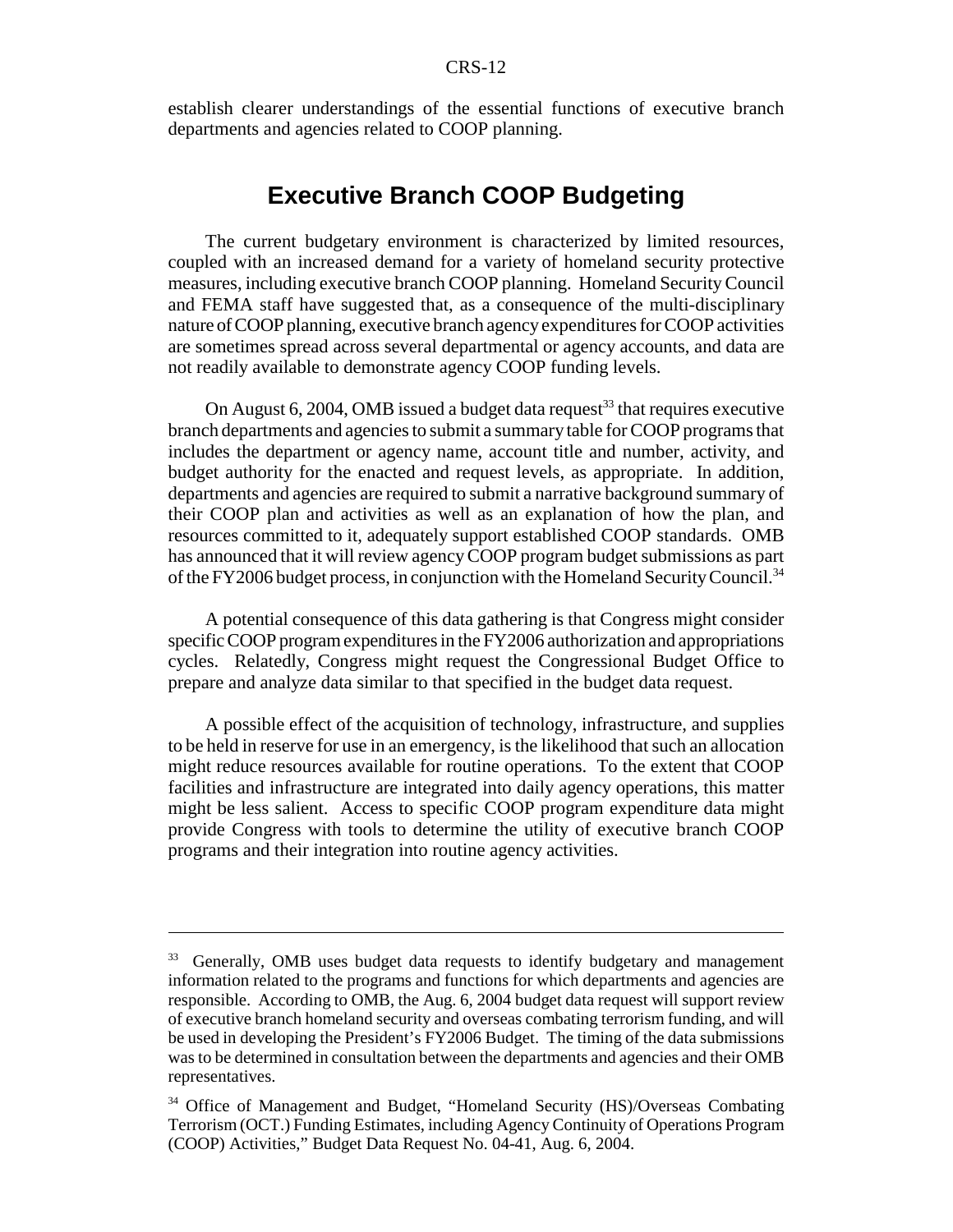# **Level of COOP Preparedness**

A report issued by the Government Accountability Office (GAO; formerly named the General Accounting Office) in February 2004 found that some agencies had created COOP plans that did not include all of the elements of a viable plan as defined by previous versions of Federal Preparedness Circular 65.<sup>35</sup> Consequently, GAO concluded that agency efforts to provide services during an emergency could be impaired. Additionally, GAO found that FEMA did not

- provide specific criteria through FPC 65 for identifying essential functions, or address interdependencies between agencies;
- review the essential functions identified in its assessments of COOP planning, or follow up with agencies to determine whether they addressed previously identified weaknesses; or
- conduct tests or exercises that could confirm that the identified essential functions were correct.

During the 108<sup>th</sup> Congress, the House Committee on Government Reform held an oversight hearing on the GAO report.<sup>36</sup> In response to questions from Members, a GAO representative suggested that the plans departments and agencies had in place at the time of the study were not fully compliant with the requirements of Federal Preparedness Circular 65. Consequently, GAO concluded that there is no assurance that executive branch departments and agencies are prepared for an emergency.<sup>37</sup>

In his opening statement to the committee, Michael D. Brown, Under Secretary for Emergency Preparedness and Response, Department of Homeland Security, acknowledged that FEMA was designated the lead agency to provide guidance and assistance to the other Federal departments and agencies for COOP by Presidential guidance.38 The under secretary also noted that FEMA guidance requires executive branch departments and agencies to develop COOP plans to support their essential functions. Through working relationships with other departments and agencies, and new and ongoing COOP initiatives, he indicated that FEMA was working to ensure improved coordination and provide enhanced planning guidance.<sup>39</sup>

38 PDD 67.

<sup>35</sup> U.S. Government Accountability Office, *Continuity of Operations: Improved Planning Needed to Ensure Delivery of Essential Government Services*, GAO-04-160, Feb. 27, 2004, available at [http://www.gao.gov/new.items/d04160.pdf], visited Feb. 1, 2005.

<sup>&</sup>lt;sup>36</sup> The proceedings of the hearing are available in U.S. Congress, House Committee on Government Reform, *A Status Report on Federal Agencies' Continuity of Operations Plans*, 108th Congress, 2nd sess., Apr. 22, 2004, Serial No. 108-184, (Washington: GPO, 2004), at [http://frwebgate.access.gpo.gov/cgi-bin/getdoc.cgi?dbname=108\_house\_hearings&doci d=f:95423.pdf], visited Feb. 1, 2005.

<sup>37</sup> Ibid., p. 30.

<sup>39</sup> U.S. Congress, House Committee on Government Reform, *Can Federal Agencies* (continued...)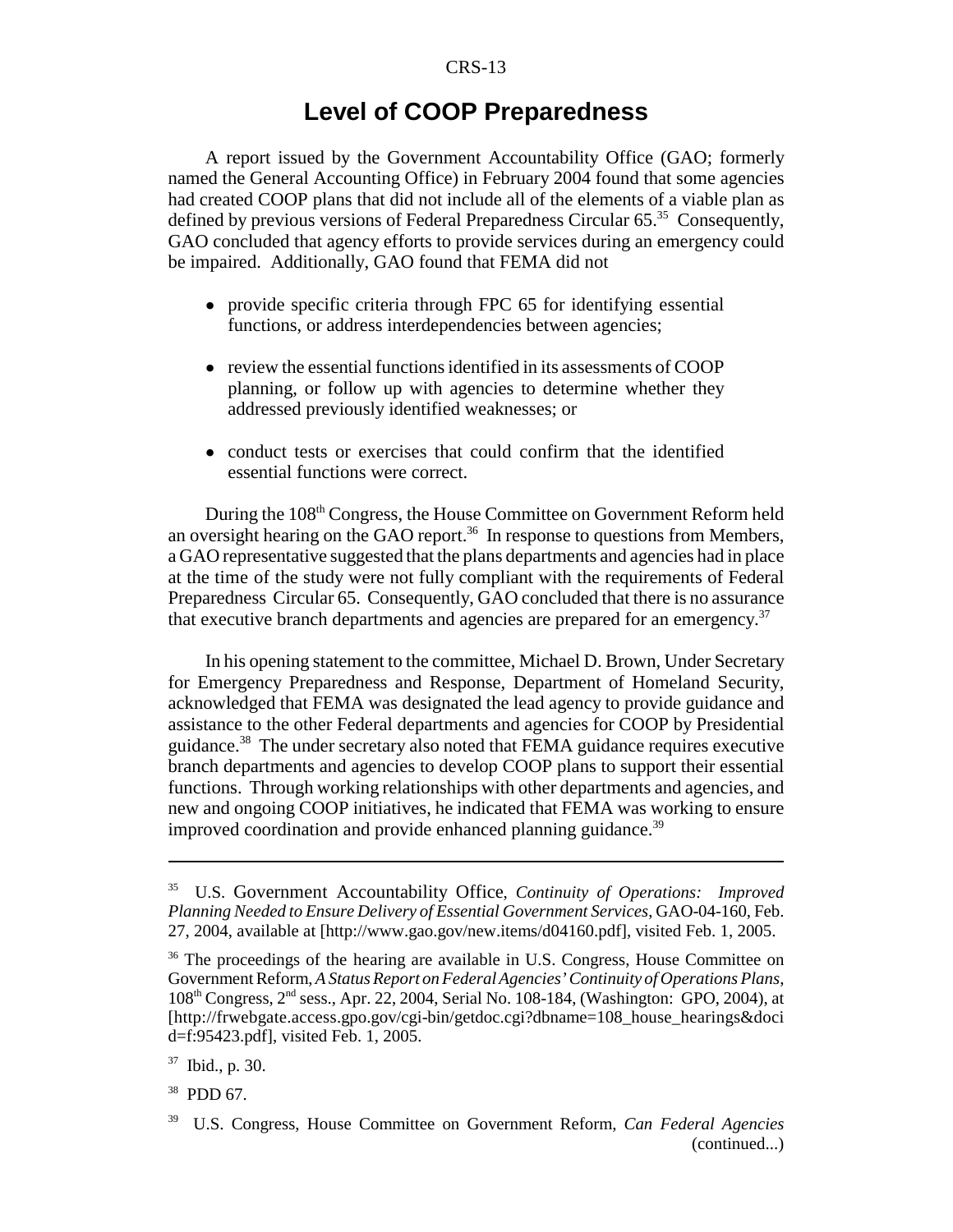#### CRS-14

The GAO report was based on COOP plans and materials of several agencies which were in place on October 1, 2002, and were evaluated on the basis of an earlier version of FPC 65, issued in July 1999. Some executive branch COOP planners suggest that the report failed to take into consideration ongoing changes made to the executive branch COOP program. Moreover, these observers suggest that GAO failed to acknowledge that FEMA's advisory role is accompanied by little or no authority to compel action by other executive branch agencies.

Since the release of the GAO report, the Department of Homeland Security has sponsored Forward Challenge '04, a full-scale, interagency COOP exercise in the spring of 2004. The exercise was designed to involve all federal executive branch departments and agencies. It afforded the participants an opportunity to

- execute alert and notification procedures;
- establish operational capability at agency alternate facilities;
- implement agency succession plans and delegations of authority;
- test interoperable communications capabilities; and
- ! test procedures for receiving, processing, analyzing, and disseminating information from internal agency assets and from external entities.<sup>40</sup>

An after-action report on the exercise issued by FEMA in August 2004 reported that 45 agencies encompassing more than 300 sub-entities, mobilized to their alternate COOP locations, or other designated sites, to test the continuation of essential government services during a national security emergency. Approximately 3,500 — 4,000 staff from participating agencies took part in the exercise, which required them to move to more than 100 alternate site locations. The FEMA report concluded that the executive branch had demonstrated its capability to alert and notify departments and agencies in the National Capital Region of a COOP event. FEMA found that the exercise improved overall readiness, increased awareness by senior leadership of succession plans and their responsibilities, and prepared departments and agencies to provide essential services in the event of an emergency or disaster, regardless of cause.<sup>41</sup>

FEMA issued an updated FPC 65 in June 2004. Efforts by FEMA and the Homeland Security Council to provide guidance regarding the specification of essential functions continue, and include training to support the development of

 $39$  (...continued)

*Function in the Wake of a Disaster?* pp. 36-37.

<sup>40</sup> Department of Homeland Security, Federal Emergency Management Agency, *Exercise Forward Challenge '04: Interagency After Action Report* (Washington: 2004), p. iii.

 $41$  Ibid., pp. 1, 31.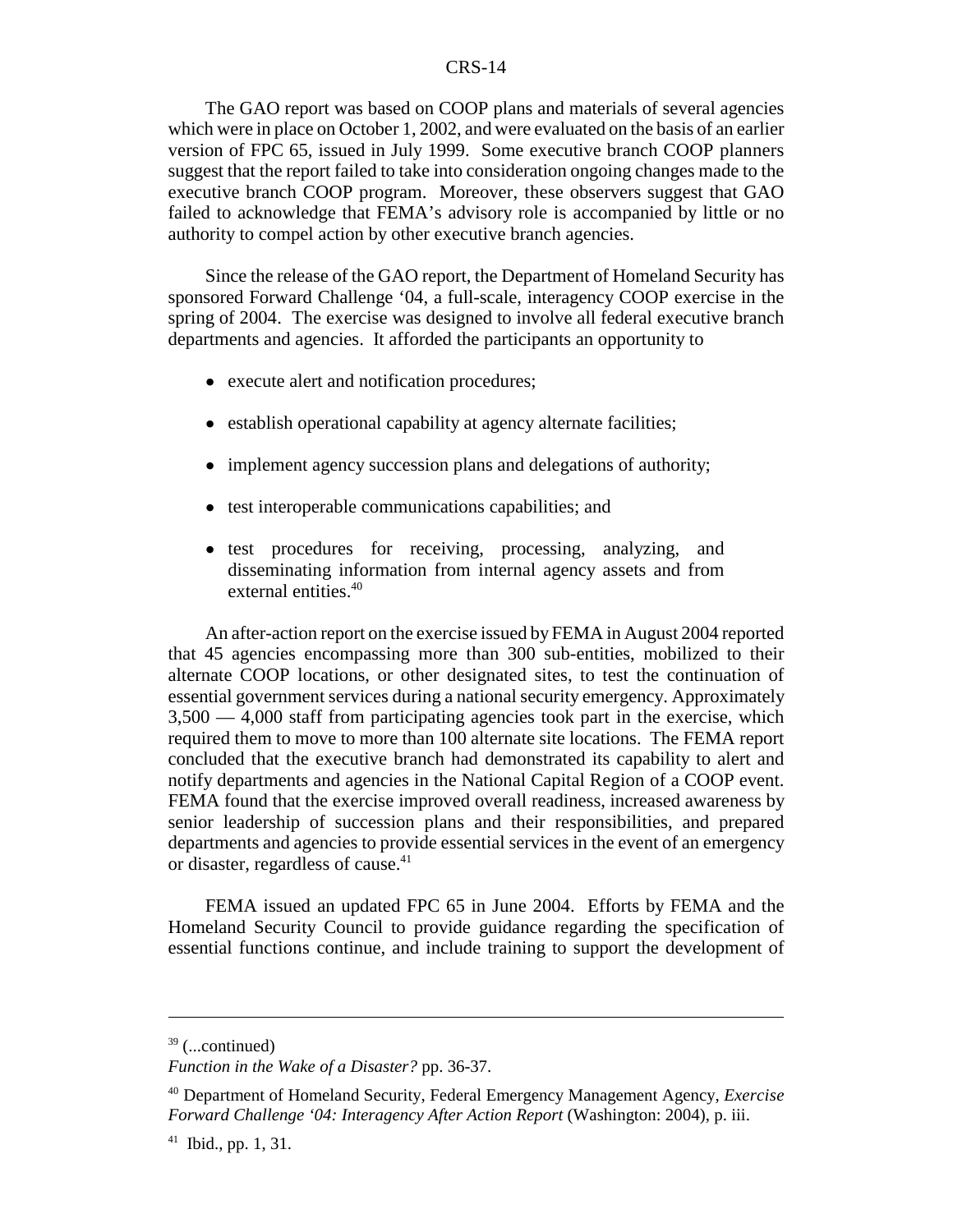clearly defined, and mutually understood essential functions for all agencies.<sup>42</sup> Until those actions are completed, and systematic oversight of COOP activities is established, however, GAO's conclusion that agencies are likely to continue to base their COOP planning on ill-defined assumptions that could limit the effectiveness of resulting plans, might still be salient.

# **Congressional Committee Jurisdiction**

Government operations in the executive branch are generally overseen by the House Committee on Government Reform and the Senate Committee on Homeland Security and Governmental Affairs. In the  $109<sup>th</sup> Congress$ , the House committee has jurisdiction over government management measures, including the "management of government operations and activities,"43 which would appear to give it a role in COOP oversight across the executive branch. At the start of the  $109<sup>th</sup>$  Congress, the House converted the Select Committee on Homeland Security into a standing committee and transferred some, but not all, related legislative jurisdiction to it from other standing committees. The House Committee on Homeland Security has both oversight and legislative responsibility regarding the Department of Homeland Security, including "domestic preparedness for and collective response to terrorism," as well as "broad oversight authority over government-wide homeland security matters."44 In the Senate, the Committee on Homeland Security and Governmental Affairs has jurisdiction over matters relating to the Department of Homeland Security, with certain limitations,<sup>45</sup> as well as "organization and reorganization of the executive branch of the government.<sup>346</sup> This would appear to give both panels some government-wide role in overseeing the guidance and implementation of COOP planning related to potential interruptions due to attack or other incursion.

Different approaches to homeland security in the House and Senate have resulted in different committees having different jurisdictions and internal structures. The Senate, pursuant to S.Res. 445 of the 108<sup>th</sup> Congress directed its Appropriations Committee to reorganize its subcommittees to accommodate the creation of the Department of Homeland Security. What action the Senate panel will take, and whether the House Committee on Appropriations takes similar action is not yet clear. Ongoing bicameral coordination of congressional legislative, oversight, and investigative roles over homeland security might affect congressional attention to COOP activities in the  $109<sup>th</sup>$  Congress. Also, the potential publication of COOP expenditures by OMB in annual budget proposals might encourage authorizing

<sup>&</sup>lt;sup>42</sup> See section on FEMA Guidance and Essential COOP FUnctions, above.

 $43$  House Rule X (h).

 $44$  House Rule X (i) (D).

<sup>45</sup> CRS Report RS21955, *S.Res. 445: Senate Committee Reorganization for Homeland Security and Intelligence Matters*, by Paul S. Rundquist and Christopher M. Davis. The limitations do not appear to prevent the committee from exercising jurisdiction over executive branch COOP programs.

<sup>&</sup>lt;sup>46</sup> Senate Rule XXV (1) (k) (1) (10).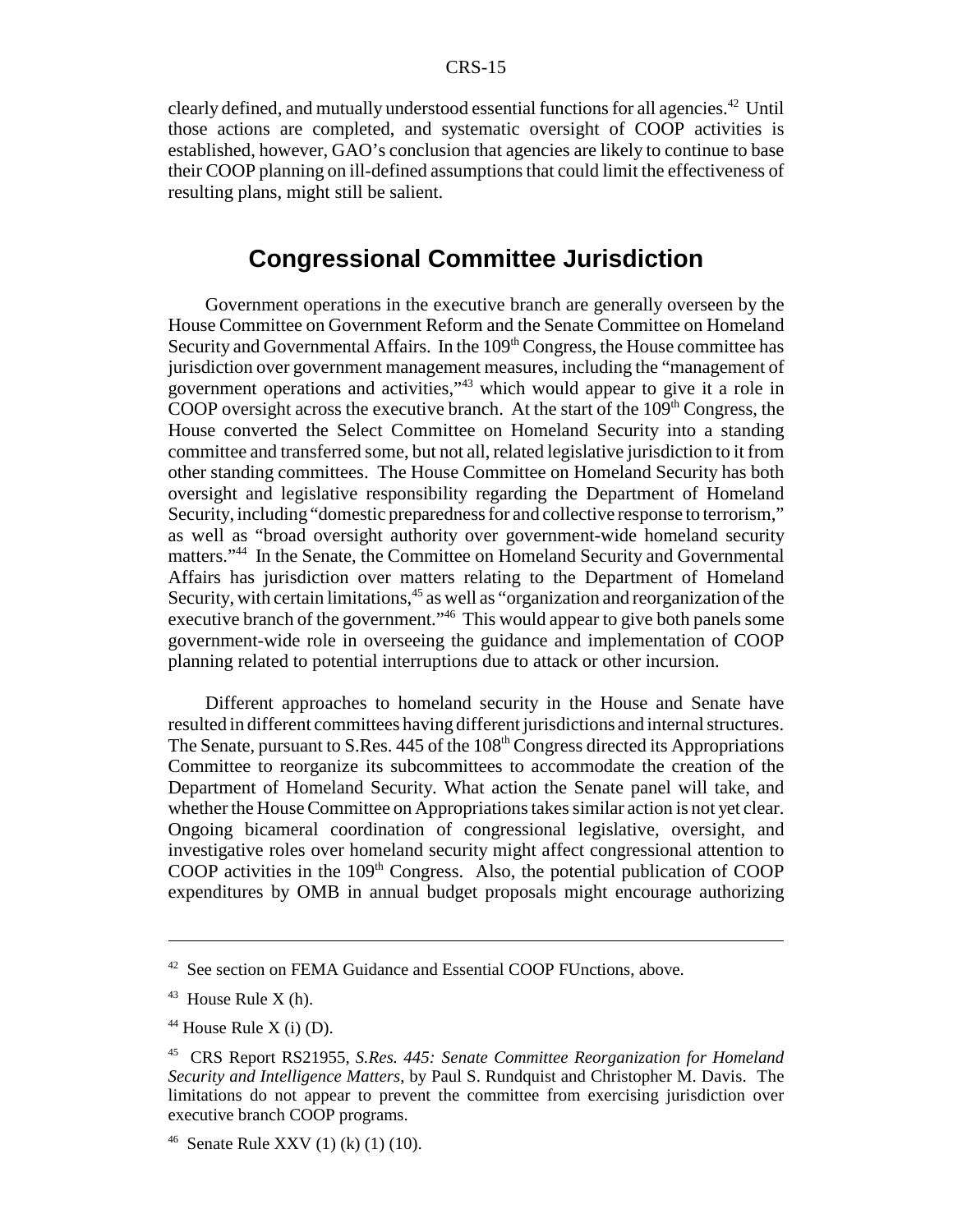committees and appropriations subcommittees to provide more oversight of COOP activities in the departments and agencies they oversee.

### **Issue Immediacy**

As the memory of dramatic disruptions, such as the September 11, 2001, attacks and biological agent incidents, fade, attention to administrative operations like COOP planning may receive lower priority attention from agency planners. Emergency preparedness observers note that the success of contingency planning is dependent on current planning and regular drills, simulations, or other testing. Prior to the attacks, executive branch COOP management by the National Security Council and FEMA and guidance for other executive branch agencies were all in place, and that guidance included requirements for agency-wide staff education, as well as the testing and drilling of COOP plans. Nevertheless, on September 11, 2001, some federal employees reportedly were unaware of these plans, and some agencies found they had no way of accounting for, or communicating with, evacuated staff.

The apparent disparity between the level of planning by senior officials and the level of readiness and awareness by line managers and agency lead some observers to maintain that continual drills and educational awareness efforts will be necessary to achieve and maintain an appropriate degree of COOP capability. The current relatively low state of alert could offer an opportunity to test readiness during a noncrisis situation. Congress might elect to prevent miscommunications that occurred in September 2001 in future events by conducting oversight and exploring potential legislative options to establish such training.

# **Related CRS Products**

#### **Continuity of Operations**

- CRS Report RL31857, *Continuity of Operations (COOP) in the Executive Branch: An Overview*, by R. Eric Petersen.
- CRS Report RL31594. *Congressional Continuity of Operations (COOP): An Overview of Concepts and Challenges*, by R. Eric Petersen and Jeffrey W. Seifert.
- CRS Report RL31978. *Emergency Preparedness and Continuity of Operations in the Federal Judiciary*, by R. Eric Petersen.
- CRS Report RL31739. *Federal Agency Emergency Preparedness and Dismissal of Employees*, by L. Elaine Halchin.

#### **Continuity of Government**

CRS Report RS21089. *Continuity of Government: Current Federal Arrangements and the Future*, by Harold C. Relyea.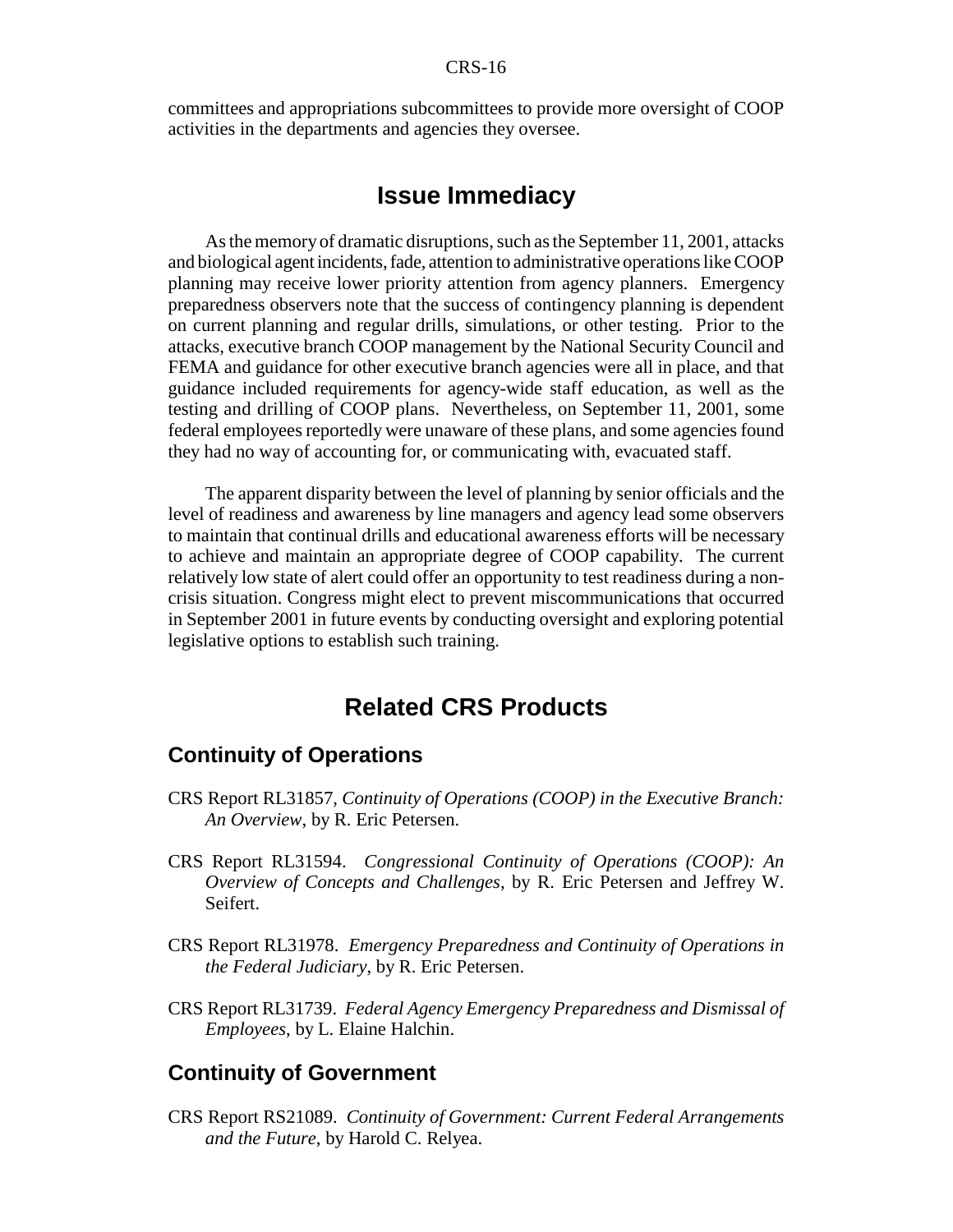- CRS Report RL31394. *House Vacancies: Selected Proposals for Filling Them After a Catastrophic Loss of Members*, by Sula P. Richardson.
- CRS Report RL31761. *Presidential and Vice Presidential Succession: Overview and Current Legislation*, by Thomas H. Neale.

#### **Background Issues**

- CRS Report RS21017. *Terrorist Attacks and National Emergencies Act Declarations*, by Harold C. Relyea.
- CRS Report 98-505. *National Emergency Powers*, by Harold C. Relyea.
- CRS Report RL31542. *Homeland Security Reducing the Vulnerability of Public and Private Information Infrastructures to Terrorism: An Overview*, by Jeffrey W. Seifert.
- CRS Report RL31787. *Information Warfare and Cyberwar: Capabilities and Related Policy Issues*, by Clay Wilson.
- CRS Report RS22023. *Organization and Mission of the Emergency Preparedness and Response Directorate: Issues During the 109th Congress*, by Keith Bea.